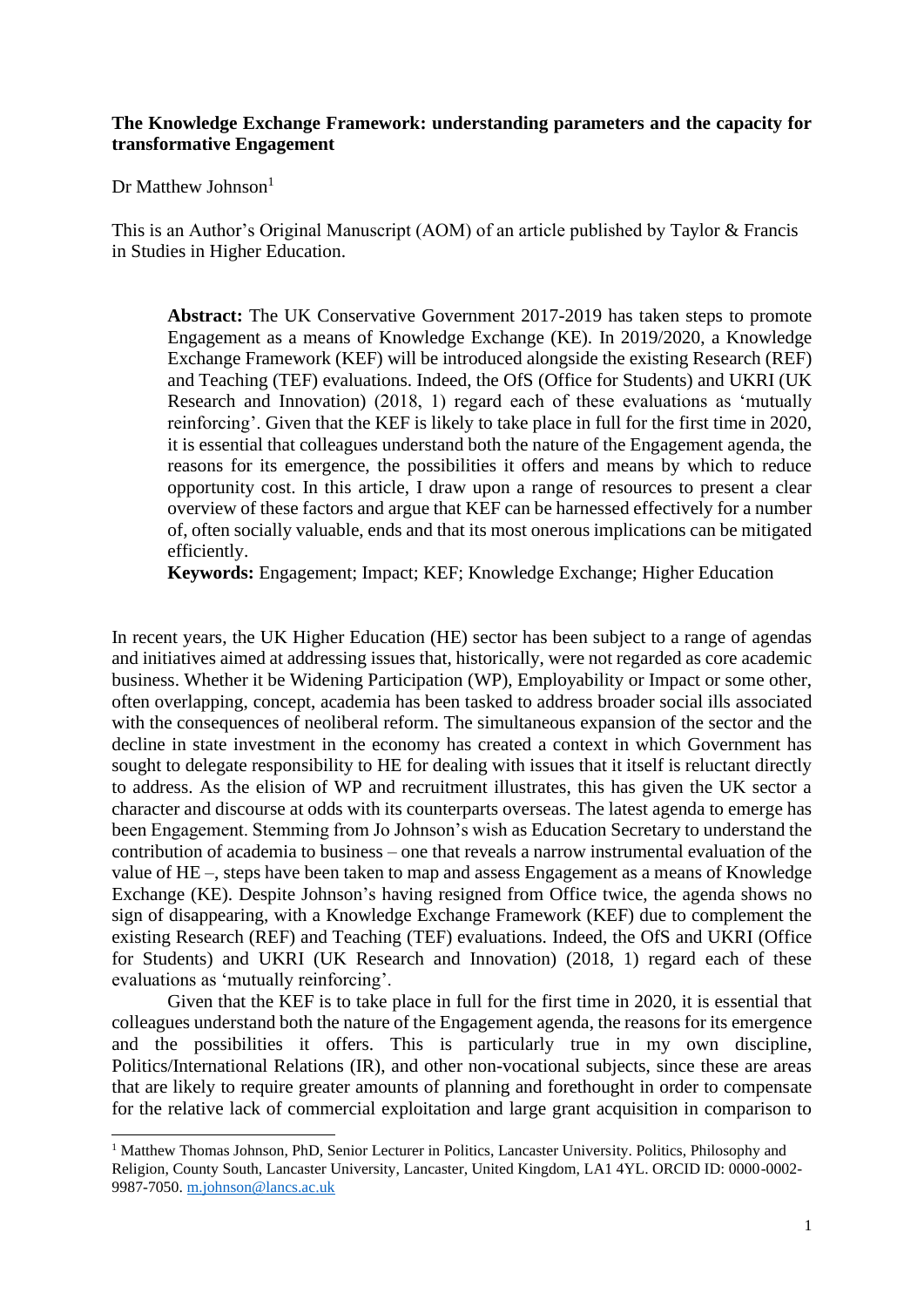the natural sciences. In what follows, I draw upon a wide body of literature produced by actors involved in development of KEF to provide an account of its functioning. I build upon Jan Selby's (2018) work on the possibilities offered by the Impact agenda to argue that KEF can be harnessed effectively for a number of, often socially valuable, ends and that its most onerous implications can be mitigated efficiently. While my account is more amoral than Selby's by virtue of its concern for colleagues' instrumental reasons for Engagement, this stems from appreciation of the various professional constraints within which colleagues operate. The one core ethical implication of the approach is that colleagues have every reason to engage with agendas in order to ensure that issues and activities perceived to be of critical social value are incorporated into institutional conceptualization of those agendas. The illustrations I introduce are grounded in Politics/IR as a broad subject area, but can serve to illuminate possibilities in other non-vocational disciplines. I begin by outlining a set of literatures on the topic.

## **Literature review**

Because the KEF is a new evaluation and because the conceptualisation of Engagement in relation to it lies mainly in Governmental and sectoral documentation, the academic literature on Engagement as a phenomenon particular to the UK HE context is sparse. Although Watermeyer and Lewis (2018) and others outline the ways in which the sector is grappling with 'Public Engagement', there is no substantive literature on Engagement as relating to KEF. As such, Codifying and clarifying Engagement through thematic analysis of Governmental and sectoral material is the first key contribution of this article below. However, there are broader literatures on the motivation for HE as a sector to contribute to social goods, on the administrative motivation for development of evaluative frameworks and on the concept, such as Impact, as related to Engagement.

A broad range of scholars have highlighted the conflict between public concern for public goods and the reluctance of government to supply those goods within a free market society (for example, Ishkanian and Glasius 2018; Berry 2014). For electoral reasons, where there is reluctance in government to intervene directly, political parties often delegate responsibility to non-governmental organizations for fulfilment of the public's wishes (see Watermeyer and Lewis 2018, 1613). Support for business through dissemination of expert knowledge is one such example (see De Boer, Enders, and Schimank 2007). Businesses require skilled workers and academic consultation for profitability. In the absence of direct state provision of those goods, there has been a shift from HE as a public good (see Collini 2012) to a secondary justification for HE as a provider of public goods beyond formal education (Johnson, et al. 2019). This expansion of 'core business' through Governmental delegation of responsibility for public goods is evident in other professions. After a decade of austerity, we see Police Officers performing tasks previously restricted to Social Workers, GPs serving as gatekeepers to the Welfare System (see Johnson, Degerman and Geyer 2019) and now academics acting as Careers Advisors (see Johnson 2016).

Government concern for HE's contribution to society has already been evident in the 'Impact agenda'. The agenda operates on the understanding that, aside from any intrinsic value in terms of knowledge, academic work ought to impact publics beyond academia (see Watermeyer and Lewis 2018, 1613). In one sense, this is not new. Read through the lens of modern transformative research methods, Socrates died for his Participatory Action Research (PAR) on wisdom. He engaged with his fellow citizens and a range of experts on an issue of shared concern and had a transformative effect on the public. The research was both high quality and impactful. Today, it may have led to a REF Impact Case Study rather than a death sentence. In the time since, the academy has served communities in myriad ways, providing sources of learning for religious bodies, contributing to the law and, since the 1960s, fostering forms of social mobility via outreach and public engagement schemes, of which the Open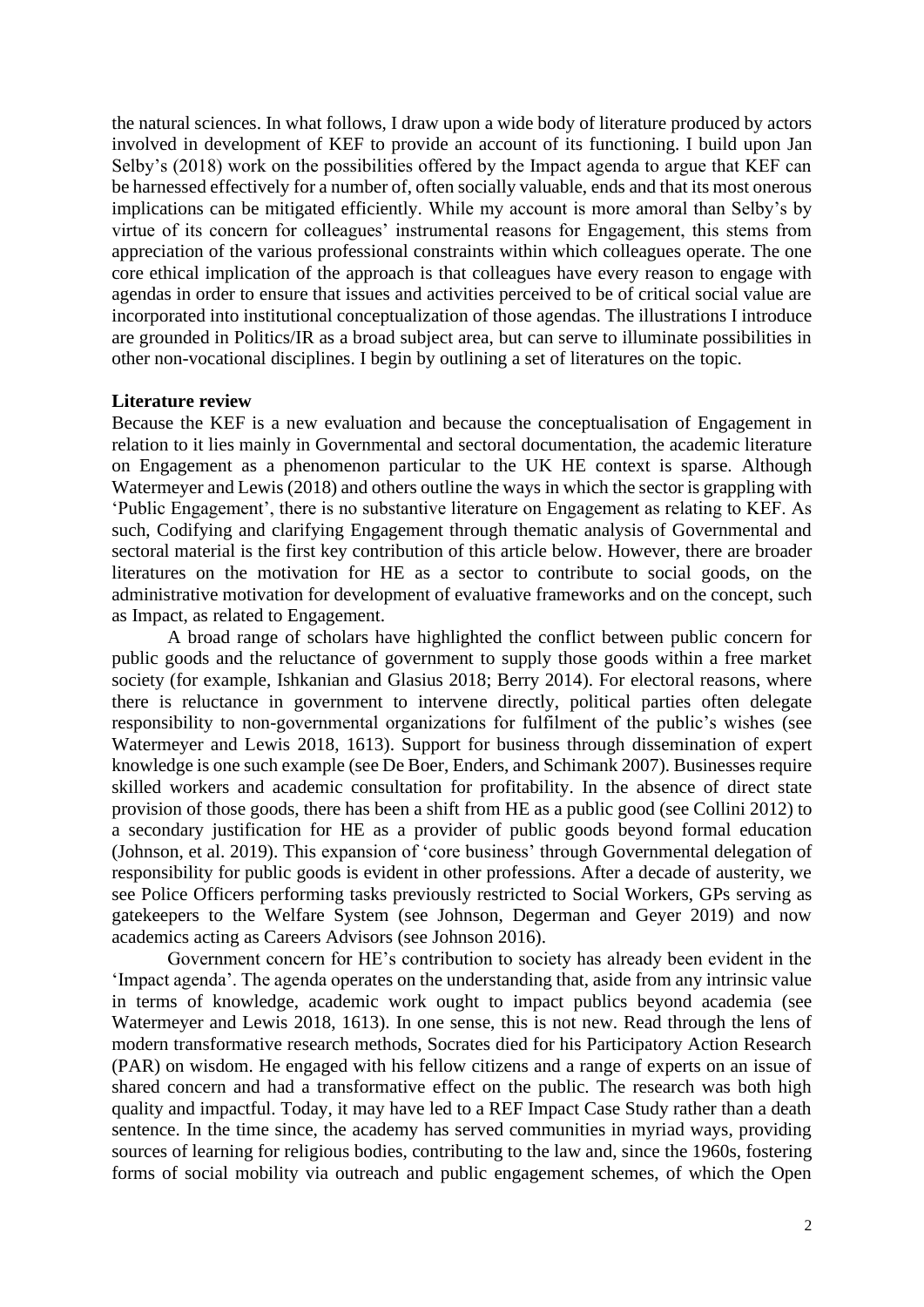University's BBC2 programming was an excellent example. Engagement, in a very real sense, is not new. It has always been integral to the profession (see Johnson, et al. 2019). Indeed, Selby (2018) clearly highlights the opportunity that this poses for transformative interventions that improve the lives of those excluded by neoliberal processes. However, he also demonstrates that IR REF Impact Case Studies seldom foster transformative impacts and especially not in an international context. As he (2018, 336) puts it, the Case Studies are 'essentially technical or mildly reformist narratives of organic intellectuals helping Western governments and associated intergovernmental organisations to refine their techniques of liberal governance'.

The critical educational literature suggests reasons for this. Watermeyer and Chubb (2019, 1556) argue that strategic guidance on REF Impact 'have tended to concentrate on methods for the production of impact and not how it is experienced or evaluated'. They examine the instrumentality of approaches, the fostering of 'gaming' of systems, and the extent to which REF metrics favour those approaches that have economic and health impacts in evaluation and then reward them financially through distribution of Quality Related (QR) funding. In one sense, this may confirm the extent to which neoliberalism reproduces itself by creating evaluative systems that privilege particular values. The public assumption of the need for provision of public goods and the Governmental assertion that HE ought to play a part in that provision presents policy makers with a *prima facie* reason both to evaluate the success of HE in that work and to promote further activity through evaluation. REF is a clear example of the audit culture as a central pillar of performance management identified by Shore and Wright (2000) As Sayer (2015, e.g. 1-2) compellingly argues, this culture imposes significant cost in academic time and administrative workload.

In part, this may be explained by the public choice literature, which deploys economic concepts to make sense of political phenomena. For Niskanen (1994), administrators within bureaucracies benefit from permanence and security in their roles that are denied those in the private sector, in particular. Those administrators have a rational self-interest in entrenching their positions by creating ever more elaborate bureaucratic processes that take on an importance as significant as the practical work that those processes seek to manage and building administrative empires that consume resources that cannot easily be reclaimed by those engaged in productive endeavour (academics, in this instance). This is clearly of relevance to the case of REF, TEF and KEF. This account may explain Ginsberg's (2011) dystopian notion of the all administrative university, in which the academy shifts from concern for academic excellence and intrinsic value of knowledge to administrative distinction and corporatisation. Such accounts help both to explain the emergence of the Engagement agenda and KEF and to provide a frame within which to develop strategy to advance departmental and disciplinary interests. Indeed, even if the most pernicious accounts of administration are accurate, they only serve to highlight the need for critical approaches that take Engagement seriously in ways that non-critical approaches take for granted. Counter-intuitively, Selby is surely right to suggest that it is only by adoption of critical approaches that HE can make a genuine impact on the dysfunction fostered by neoliberal reform, even if the Engagement ends up replicating elements of neoliberal discourse and is evaluated in ways that stem from administrative empire building.

# **Methods**

The research in this article stems from two methods: thematic review of the non-academic literature and practical action research development of Engagement strategy. In order to understand some of the opportunities that this context offers, we need to understand the relationship between Engagement, Knowledge Exchange, Impact and the processes of evaluation. In the absence of an academic literature that takes account of recent developments,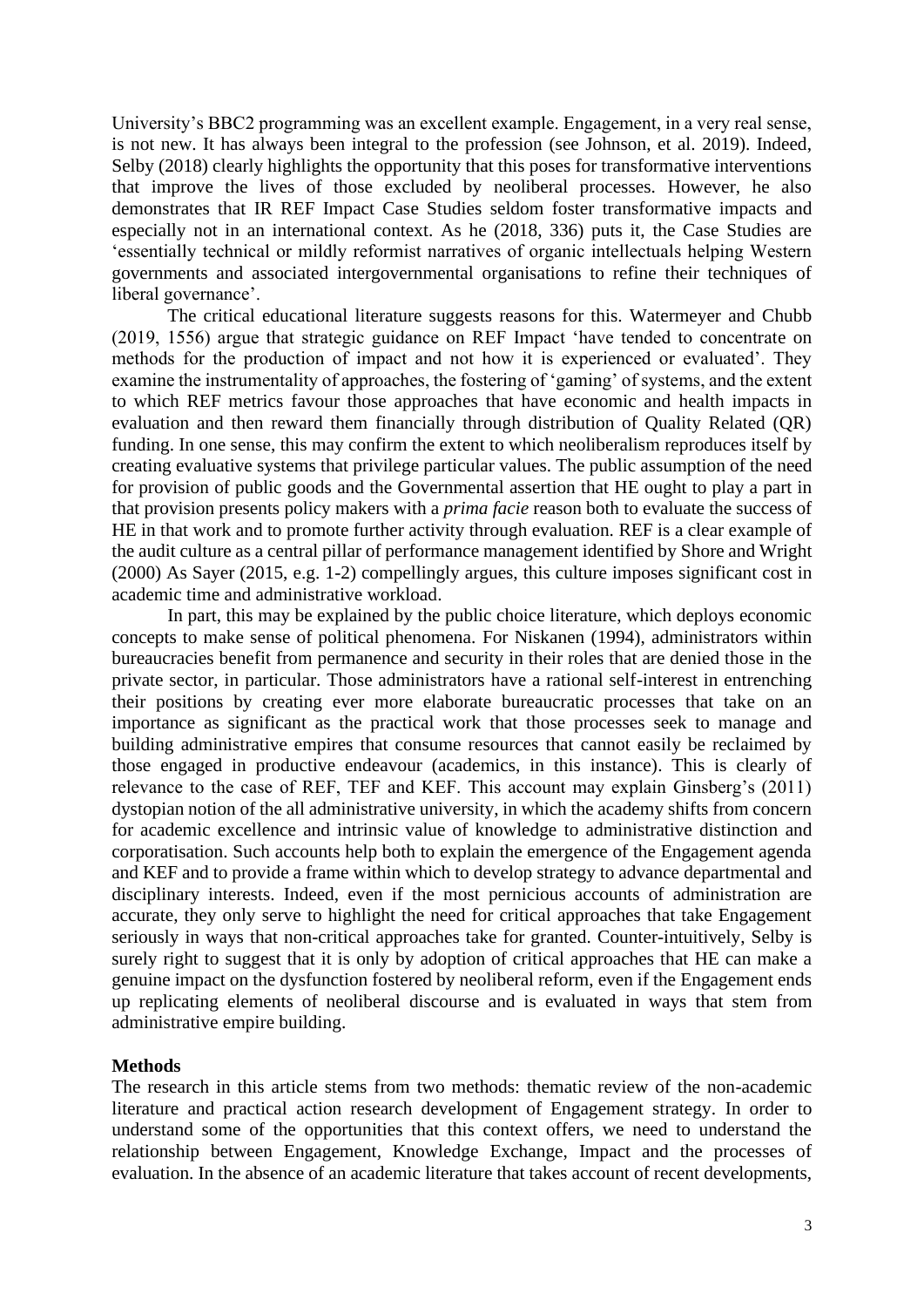this can only be achieved through thematic analysis of Governmental and sectoral documentation. To do this, I identified first a set of key actors driving the Engagement agenda in the UK: Government (e.g. OfS, Secretary of State for Education etc.), HE bodies (e.g. UKRI, UUK, Research England, etc.) and profit and non-profit making organizations engaged by Government and HE bodies to advance the Engagement agenda and assist in evaluation of HEI performance (e.g. PraxisAuril, etc.). I conducted an extensive review of key policy statements by each of these actors and identified a set of concepts related to the agenda (Engagement, Knowledge Exchange, Impact) and to the processes of evaluation (KEF, TEF, REF). I then codified the concepts and organised them into a logical order that enables comprehension of the constituent parts of the agenda.

The strategic element of this article is grounded in a practical action research method deployed to 'solve a practical problem' and 'produce guidelines for best practice' (Denscombe 2010, 6). Although Lethwaite and Nind (2016, 413) surely have some substance in their desire to move 'focus from individual experiences of research methods teaching to empirical evidence from a study crossing research methods, disciplines and nations', the Engagement agenda is an emerging one that necessarily depends upon innovation. Moreover, although there is substance to Kilburn, Nind and Wiles' (2014, 204) desire to foster 'empirical investigation beyond practitioners' reflections on particular courses or of contexts', many of the findings that can be drawn from the existing academic literature depend upon inference for application. This article's contribution to understanding Engagement stems from belief in the value of case study: 'an empirical inquiry that investigates a contemporary phenomenon within its real-life context; when the boundaries between phenomenon and context are not clearly evident; and in which multiple sources of evidence are used' (Yin 1984, 23). The research presented here is an intrinsic case study advanced to understand and explain Engagement research for its own sake (Stake 1995) and in its own context (Mann 2006, 78) through 'worksite' development (see Denscombe 2010, 134). I present this account of strategic practice as the basis for colleagues' development of their own approaches to Engagement. The account attempts to demonstrate means of 'Engaging learners in the research process, providing hands-on experience and offering opportunities for critical reflection' which, for Kilburn, Nind and Wiles (2014, 203), 'constitute important complementary and overlapping elements of… [a] formally articulated pedagogy'. The research serves, therefore, the needs of those attempting to advance individual and departmental responses to the agenda and associated programmes of evaluation.

It is important to note that 'best practice' will differ according to the strengths of each institution to institution, faculty and department and discipline. The underpinning principle, here, is that action research is more of a strategy than a specific method (Susman and Evered 1978, 589). The research was conducted during development and implementation of departmental strategy by me, as an academics, on my own practice as Departmental Director of Engagement (Edwards and Talbot 1994: 52). The research consists of conceptual analysis of Governmental and sectoral official documents released since 2015. I present a thematic account of the key concepts advanced in those documents in order to achieve clarity in the constituent parts of the Engagement agenda that has led to the KEF. The sections below represent each of those concepts. The strategic approach advanced is threaded through responses to the evidence relating to each of those concepts.

# **Results**

# *Engagement and Knowledge Exchange*

Engagement is a core pillar of various universities' strategies to advance their significance (see, for example, Lancaster University 2019). It is increasingly conceived through the lens of the National Co-Ordinating Centre for Public Engagement definition: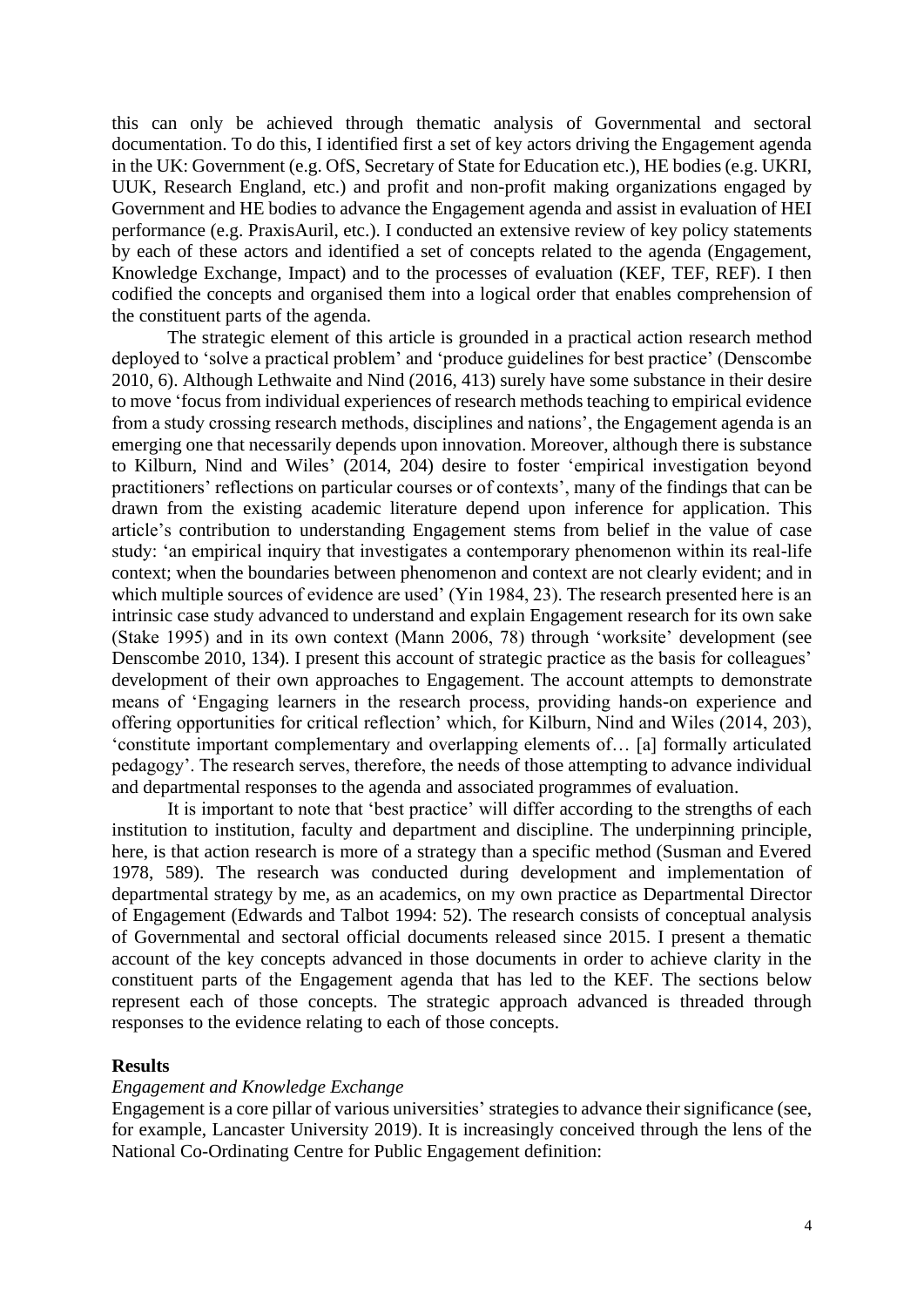Public engagement describes the myriad of ways in which the activity and benefits of higher education and research can be shared with the public. Engagement is by definition a two-way process, involving interaction and listening, with the goal of generating mutual benefit. (NCCPE 2019)

This includes a wide range of activities with external non-academic communities, most of which relate to engagement in teaching or research. In the context of austerity, stretched public finances and uneven regional growth, Engagement is increasingly presented as an important agenda for leading educational bodies. As the state recedes, universities are often one of few significant economically active public entities in certain areas. Accordingly, the UPP Foundation developed a Civic University Commission to explore the part played by universities in communities and means by which to encourage further action to promote Engagement. The Commission's work led to the Civic University Agreement, to which 30 leading universities subscribed and, in so doing, committed to act as civic bodies (Brabner 2019). The Agreement (see UPP 2019, 9-12), reflects commitment to four areas:

- Understanding local populations, and asking them what they want. Analysis of their place and people's priorities are essential.
- Understanding themselves and what they are able to offer.
- Working with other local anchor institutions, businesses and community organisations to agree where the short, medium and long-term opportunities and problems lie for communities. Linking with local authorities and other local plans, such as the local industrial strategy is particularly important.
- A clear set of priorities. A process of agreeing clear priorities will therefore be necessary and, again, this is where collaboration and aligning resources with local authorities, LEPs (Local Economic Partnerships), NHS bodies and the like can help to identify the live issues that universities can most usefully help with.

The sense of HE Institutions (HEIs) enhancing their contribution to their localities is emphasised by Chris Skidmore (2019), Minister of State for Universities, Science, Research and Innovation, who states that

All our HE institutions can play an important role in addressing the particular economic and social issues facing different local areas. I encourage you to support universities in understanding more about local issues and priorities, and in deploying their intellectual assets for the benefit of people in every part of the country.

It is clear, in this context, that universities are seen increasingly as local and regional anchor institutions precisely because they are enduring and indispensable instruments for development of skills for business and delegation of social goods. Government investment in Engagement lies in the extent to which business recognizes the value of accessible (local), low risk (high quality) and often inexpensive expertise (Reid 2019). Government conceptualizes the value of Engagement through reference to its acting as a pathway for Knowledge Exchange (KE), which is defined in the Higher Education and Research Act 2017 as

in relation to science, technology, humanities or new ideas, means a process or other activity by which knowledge is exchanged where - (a) the knowledge is in, or in connection with, science, technology, humanities or new ideas (as the case may be), and (b) the exchange contributes, or is likely to contribute, (whether directly or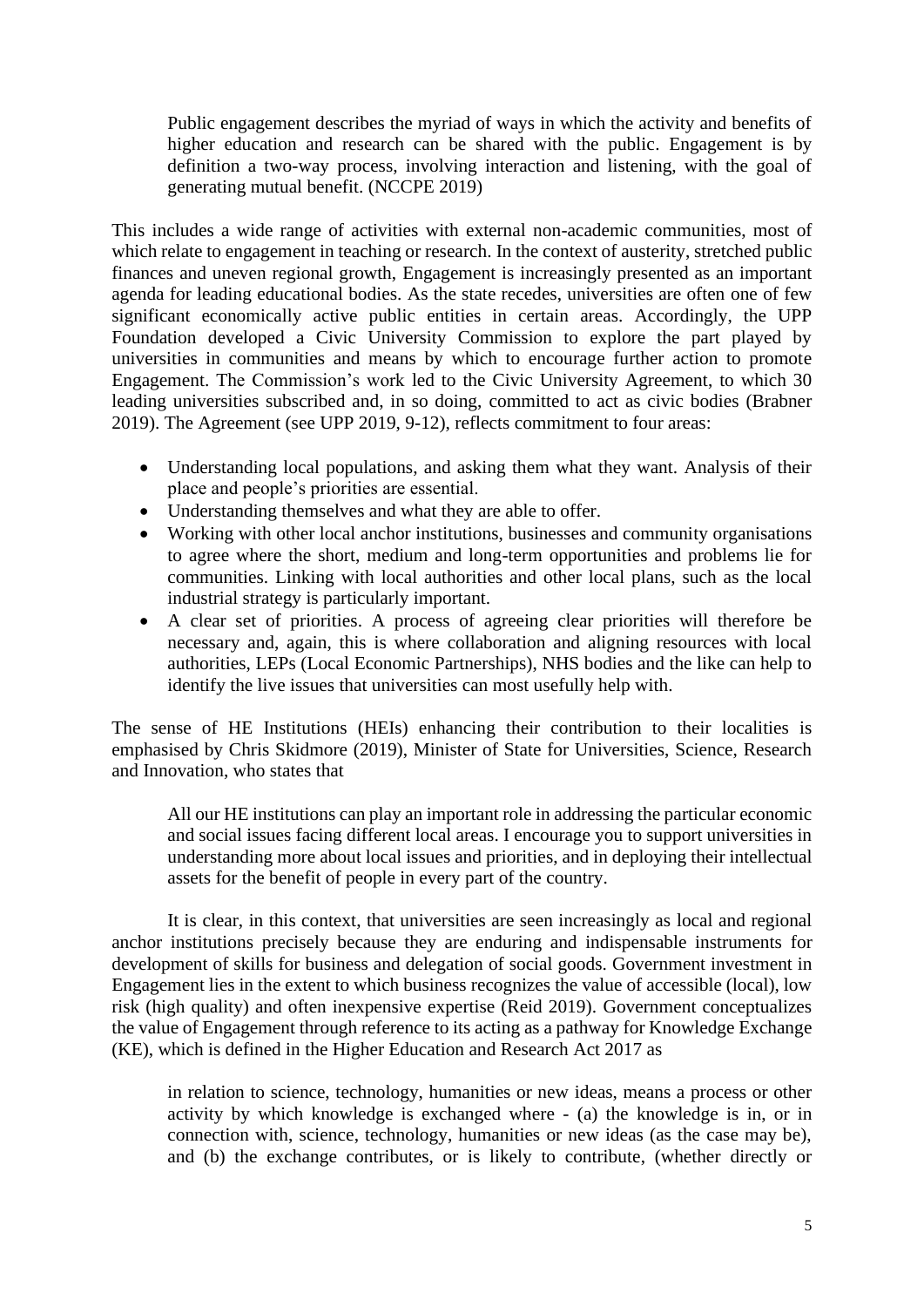indirectly) to an economic or social benefit in the United Kingdom or elsewhere. (Higher Education Act 2017, Section 93)

In this respect,

Knowledge Exchange, or Knowledge Transfer, is a key output of academic research. It conveys how knowledge and ideas move between the knowledge source and the potential users of that knowledge. It may occur through the training of postgraduate researchers who subsequently apply that knowledge in the public or private sector, or through direct engagement between the academics and public/private sector via collaborative or contract research, or through the exploitation of intellectual property through the creation of start-up companies, or in many other ways. The key common element is that information and expertise is exchanged with businesses, society and/or the economy (Vitae 2019).

Engagement is that KE activity that is forged through relationships with non-academic actors. There is no explicit meta-ethical means by which 'benefit' is evaluated and, as Selby (2018) indicates, it is to be assumed that there will be significant disagreement between academics as to what constitutes a valuable form of Engagement. At one level, therefore, concern is quantitative. This is apparent in the ways in which KE is seen as that sub-set of engagement activity that is used as the quantitative basis for infrastructure funding allocation from Research England through HEIF (Higher Education Innovation Fund). Indeed, by virtue of the Civic University Agreement, the sector is committed to more Engagement specifically through the KEF.

# *Examples of Engagement*

Given the variety of terms deployed to capture work with non-academic groups, including 'outreach' and 'impact', it is important to note that Engagement denotes a broader set of activities than might be expected. The external non-academic community includes a range of potential stakeholders including employers, businesses and organisations from all sectors, voluntary sector agencies and community groups, government agencies, NHS, 'arm's length bodies' and local/national government. As noted at the outset, the potential forms and outcomes are broad. As the term is often abstract, the following provides some illustrative examples with regard to the three key areas of academic workload:

# *Research*

- co-design and co-development of issues of shared concern for academics and nonacademic actors
- co-development of applications for funding
- participatory research
- co-supervision of PhD students
- consultancy, collaborative or contract research or Knowledge Transfer Partnerships (see NCUB 2013)

*Teaching* (see McFarlane-Dick and Roy 2006; Wilson, Woolger and Dodd 2017)

- co-design and development of modules and programmes
- external provision of guest lectures
- work-based projects, placements and internships
- mentoring by or for HE students in external settings (see Johnson 2016)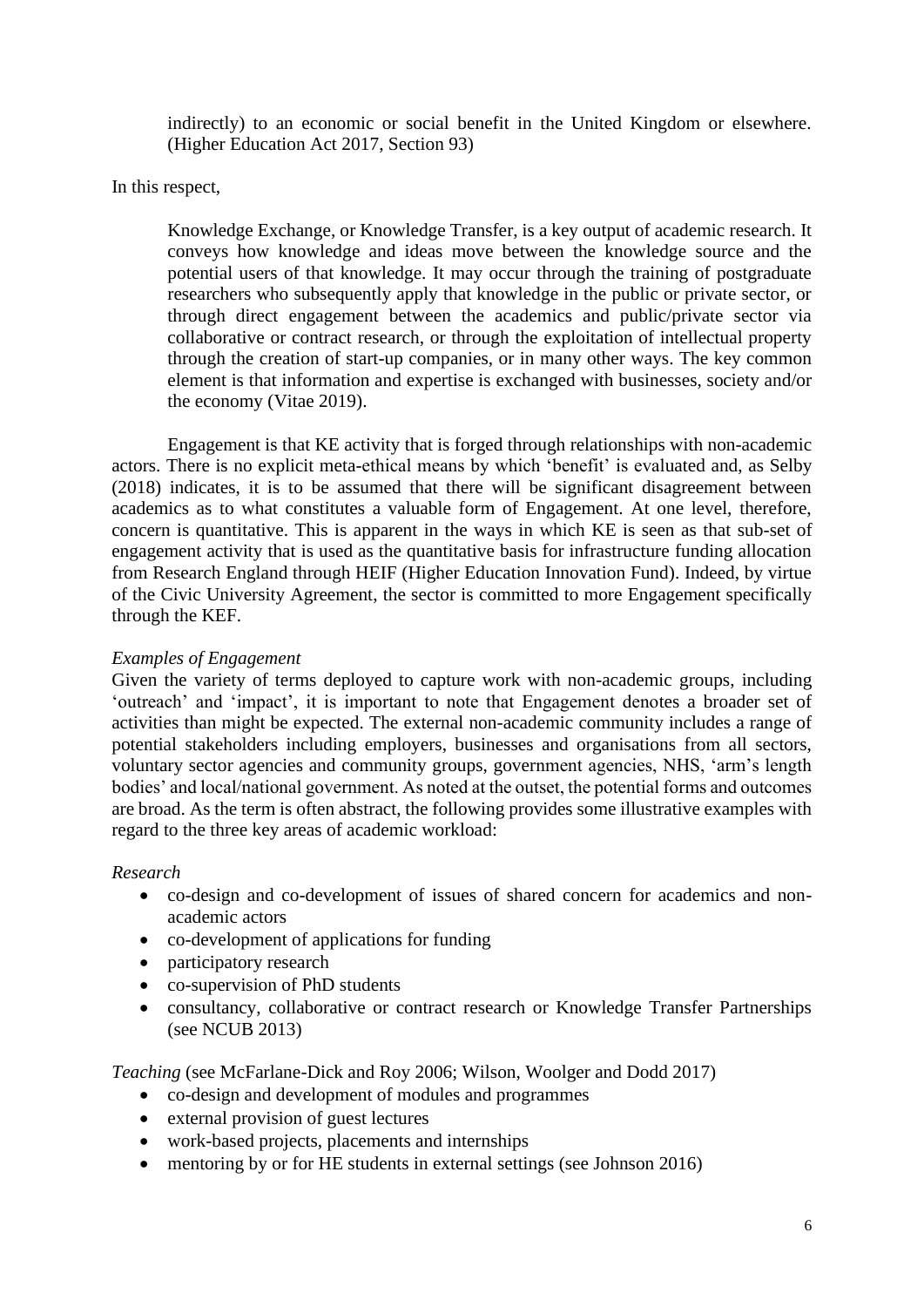• education for professionals for specific CPD purposes (see Guild HE 2018)

*Administration* (see GuildHE 2018)

- innovative forms of student recruitment
- expansion of professional networks
- external contribution to strategic development

The wide range of activities transcend disciplines and subject areas and are necessarily realized in radically distinct ways in those disciplines and areas. In each of these areas of work, it is clear that Engagement plays a central role in Knowledge Exchange.

# *Knowledge Exchange Framework (KEF)*

At present, the Government is seeking to advance KE or the measurement of KE in order to address needs identified by the McMillan Group (2016) 'for enhanced reporting and leadership support, the building of staff expertise, and improvement of the evidence base' (Wade 2016). To this end, Research England (along with UUK and PraxisAURIL) is developing KEF (see Research England 2018a) to assess institutional performance. The stated intention of the KEF is

- To provide HEIs with a useful source of information and data on their knowledge exchange (KE) activities, for the purposes of understanding, benchmarking and improving their own performance.
- To provide businesses and other users (and potential users) of HEI knowledge with another source of information, which may increase visibility of potential university partners and their strengths, and contribute to their internal decision making processes. (Research England 2019, 6)

For McAlpine (2019), this is the sector's 'commitment to explore how to integrate more directly the "voice of the user" into the framework', granting 'further insight into how businesses and others feel about their interactions with universities'. There are, clearly, implications with regard to the commercialization and commodification of KE as a consequence. The voice of the user is not simply the student seeking to enhance labour market value, but the business that seeks support – often at below market rates – in the pursuit of profit. Performance in keeping business happy through KEF returns will, as with REF and TEF, determine some reputational and financial outcomes (see Anderson 2018). The way in which it is measured will, though, differ.

To clarify the basis upon which KEF will be introduced and proceed, Universities UK (2019) engaged in a consultation exercise with HEIs aimed at developing a set of principles. These were codified in the KE Concordat. The eight guiding principles are:

Principle 1. Mission: Knowledge exchange is a recognised part of the overall university strategy. We have a clear understanding of the institutional role and the purpose of KE and whom the intended beneficiaries are.

Principle 2. Policies: We have clear policies on all the types of KE that we undertake and we ensure they are understood by staff, students, collaborators and beneficiaries.

Principle 3. Engagement: We have clear access points, engagement mechanisms and policies developed to suit the needs of a wide range of beneficiaries working with institutions as publicly funded bodies.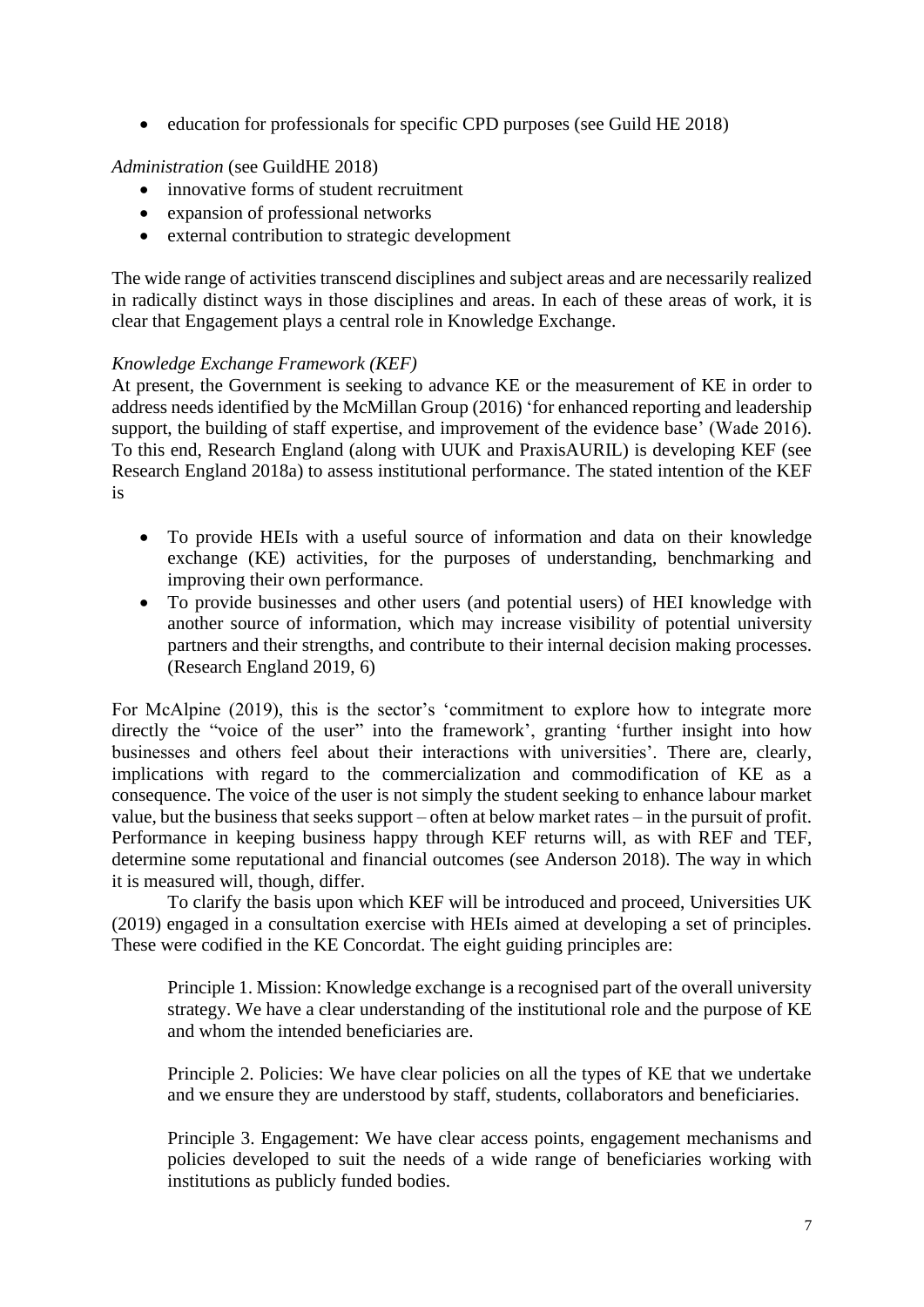Principle 4. Working effectively: We make sure that our partners and beneficiaries understand the ethical and charitable regulatory environments in which our institution operates and we take steps to maximise the benefit to them within that context.

Principle 5. Capacity building: We ensure that our staff and students are developed and trained appropriately to understand and undertake their roles and responsibilities in the delivery of successful KE.

Principle 6. Recognition and rewards: We recognise the achievements of our staff and students who perform high-quality KE activities.

Principle 7. Continuous improvement: We proactively strive to share best practice with our peers and have established processes for learning from this.

Principle 8. Evaluating success: We undertake regular institutional and collective monitoring and review of our strengthening KE performance using this concordat and through regional, national or international benchmarks to inform the development and execution of a programme of continuous improvement.

These are, clearly, wide-ranging and transformative in intent. They shape the ways in which HEIs advance KE and provide the basis for further revision to understanding of what constitutes core business. Not only are universities committed to providing service to external bodies, they pursue this through internal transformation of workloads and professional foci. At the very least, this seems to call for a significant, substantive reorganization, expansion of administrative roles and the introduction of additional activity into individual academics' working lives. This is being recognized by reconsideration in many institutions of the place of Engagement in promotions criteria and, given the restriction in number of REF Impact Case Studies and collective focus of REF Research Environment narratives, KEF offers a means of recognizing and codifying work for promotions purposes.

Universities UK (2019, 20) have provided the following timeline for implementation of the Concordat is as follows:

- Autumn 2019 HE institutions sign up to KE concordat and non-HEI stakeholders
- commit to support
- Spring 2020 guidance on self-evaluation and pro-forma for action plans distributed
- Spring 2020 Independent Panel formed
- Summer 2020 action plans published by higher education institutions
- Autumn 2020 feedback to institutions on action plans, assessment of institutional
- engagement and stakeholder support, recommendations for next steps.

While Universities UK (2020, 5) summary of consultation on the Concordat reveals widespread support for the principles and overall aims, there is opposition among 53% of respondents to forced implementation by UUK and GuildHE. In part, this may reflect broader concerns expressed regarding the possibility of undesirable outcomes, including game playing, through self-assessment, whether the model could be delivered in practice and whether it advanced the audit culture noted by Shore and Wright (2000) (Universities UK 2020, 7). Indeed, in one clear sense, Engagement is already measured by the Higher Education Business & Community Interaction (HE-BCI) survey. HE-BCI data returns feed into a formula for future HEIF allocations, which will 'reach £250m by 2020 to enhance the capacity of universities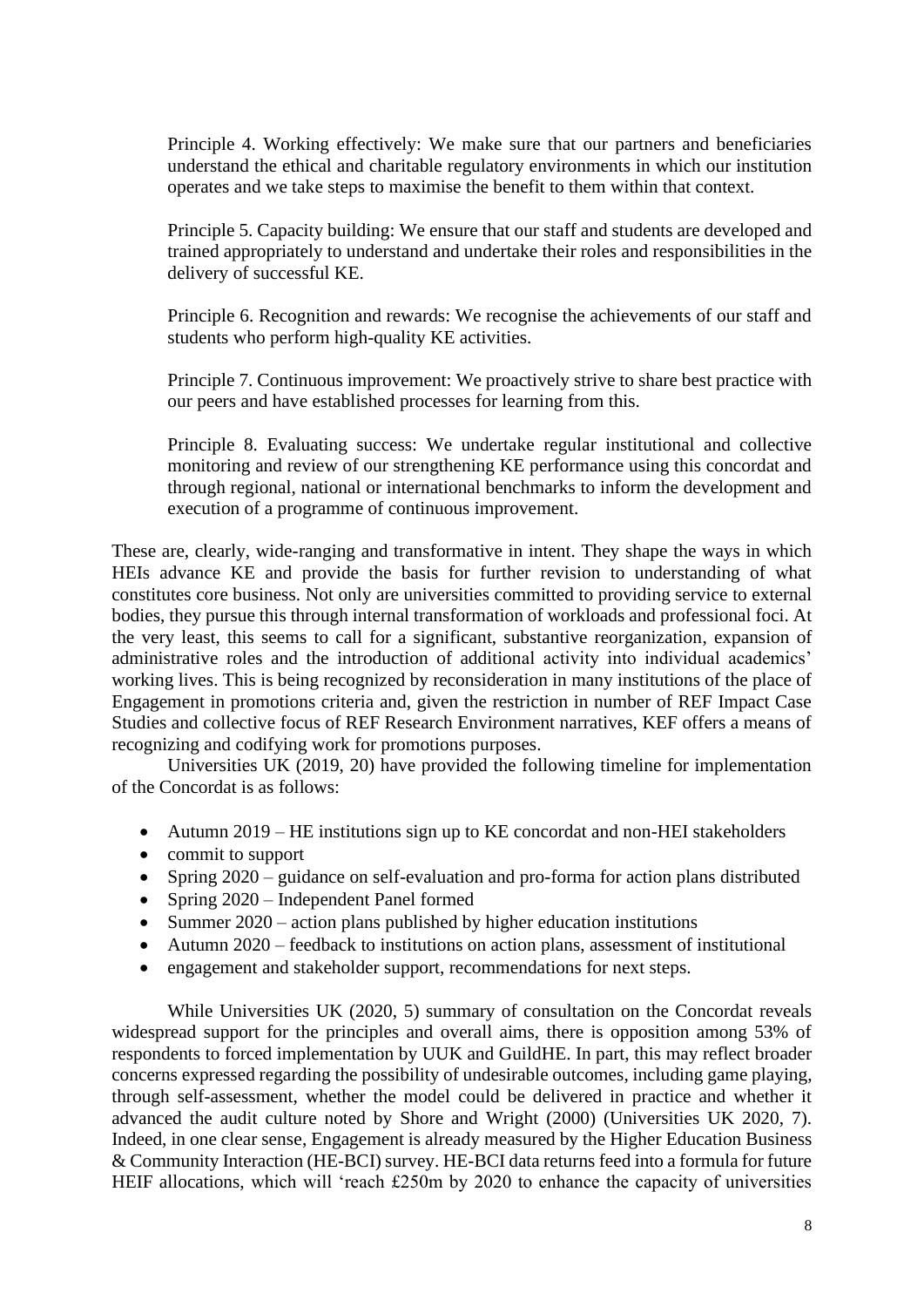across England to work with business and to commercialise their research' (Skidmore 2019). There are good reasons to believe that, although the survey is being reviewed (McAlpine 2019), the data measured will remain prominent. This is because of the principles of evaluation presented by Research England:

- Annual to reflect up-to-date performance, with many existing KE metrics being gathered annually at present.
- Institutional-level reflecting that the vast majority of existing data are collected at this level, and many types of KE are multidisciplinary. This also reflects our desire for a low-burden exercise.
- Largely metrics-driven again reflecting our desire for a low-burden exercise, but also to enable comparability across HEIs. However, we recognise that some areas of KE are not well represented by existing metrics and that responsible metric principles should be taken into account. (Research England 2019, 6-7)

Each of these principles speak to the existing framework through which HE-BCI operates. However, it is anticipated that qualitative, as well as quantitative, elements will feature in KEF in order to take account, and emphasise the importance, of the nuances of work conducted in the Arts, Humanities and Social Sciences (see Coates-Ulrichsen 2018, 4; Research England 2018b).

This is apparent in the metrics by which KEF will proceed (see Table 1). These measurements go beyond those in HE-BCI, particularly in the ways in which Public and Community Engagement will be monetized. They offer means of recognizing Engagement that is currently not rewarded through HEIF. While some measurements overlap with REF Research Environment narratives and Impact Case Studies, there is the possibility that responses will be collated and presented differently. Indeed, there is scope for submission of narratives grounded in evidence (UKRI 2019b). These measurements may go beyond those in HE-BCI, particularly in the ways in which Public and Community Engagement will be monetized, and offer means of recognizing Engagement that is currently not rewarded through HEIF. While some measurements overlap with REF Research Environment narratives and Impact Case Studies, there is the possibility that responses will be collated and presented differently. Indeed, there is scope for submission of narratives grounded in evidence (UKRI 2019b). Even though evaluation takes place at institutional level, it is likely that departmental and faculty narratives will become important in framing and illustrating the broader contribution of institutions.

| <b>Metric</b>         | <b>Perspectives</b>                                                                                                                                                                                                     |
|-----------------------|-------------------------------------------------------------------------------------------------------------------------------------------------------------------------------------------------------------------------|
| Research partnerships | • Contribution to collaborative research<br>(cash) as proportion of public funding (HE-<br>BCI table 1a, minus in-kind contributions)                                                                                   |
|                       | • Co-authorship with non-academic partners<br>as a proportion of total outputs (data provider<br>TBD)                                                                                                                   |
| Working with business | • Innovate UK income (KTP and grant) as<br>proportion of research income (Innovate UK)<br>• HE-BCI Contract research income with<br>non-SME business normalised for institution<br>size by HEI Income (HE-BCI table 1b) |

Table 1. KEF Metrics and Perspectives (see Research England 2020, 7-8)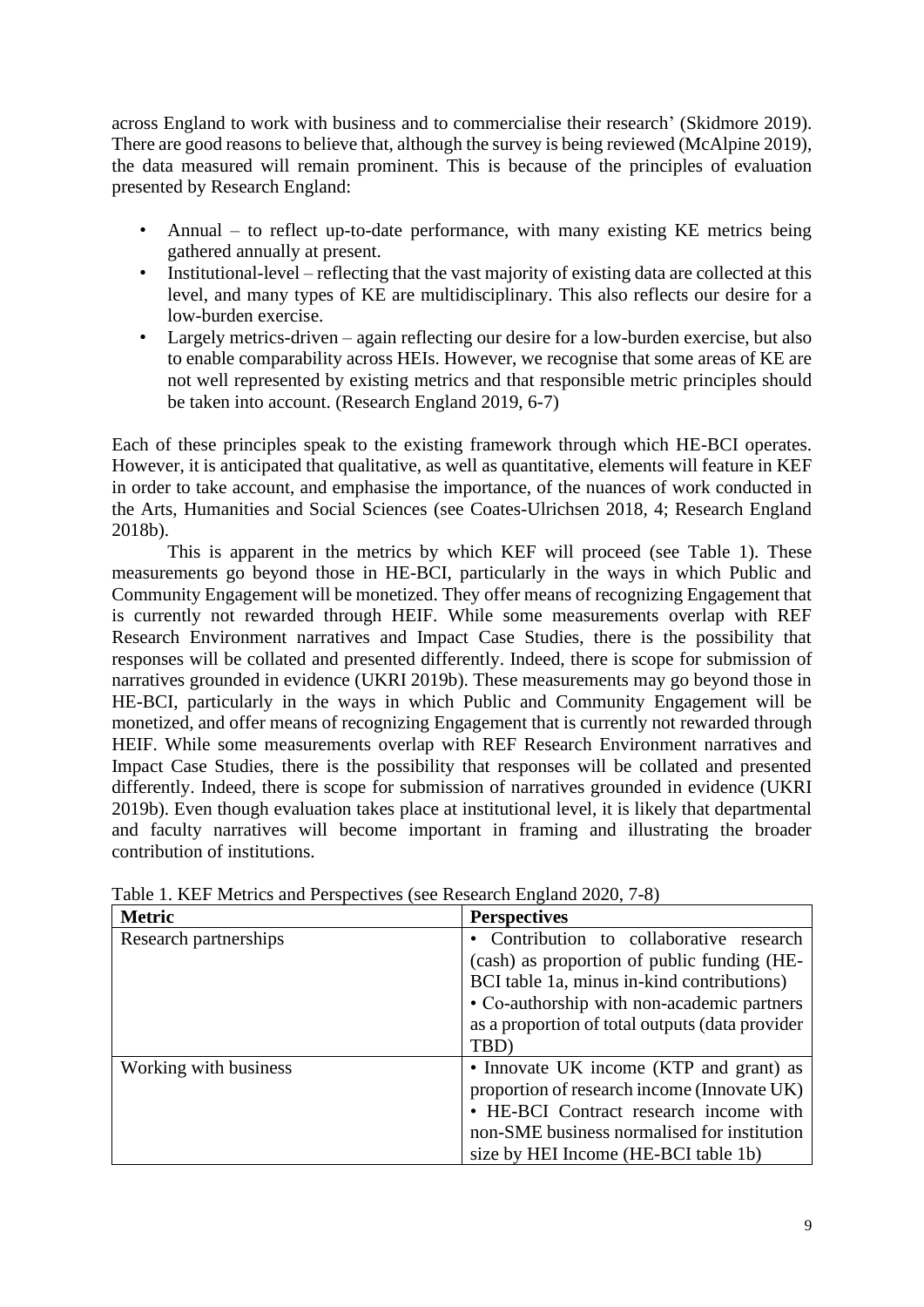|                                          | • HE-BCI Contract research income with        |
|------------------------------------------|-----------------------------------------------|
|                                          | SME business normalised for institution size  |
|                                          | by HEI Income (HE-BCI table 1b)               |
|                                          | • HE-BCI Consultancy and facilities &         |
|                                          | equipment income with non-SME business        |
|                                          |                                               |
|                                          | normalised for institution size by HEI        |
|                                          | Income (HE-BCI table 2)                       |
|                                          | • HE-BCI Consultancy and facilities &         |
|                                          | equipment income with SME business            |
|                                          | normalised for institution size by HEI        |
|                                          | Income (HE-BCI table 2)                       |
| Working with the public and third sector | • HE-BCI Contract research income with the    |
|                                          | public and third sector normalised for        |
|                                          | institution size by HEI Income (HE-BCI        |
|                                          | table 1b)                                     |
|                                          | • HE-BCI Consultancy and facilities &         |
|                                          |                                               |
|                                          | equipment income with the public and third    |
|                                          | sector normalised for institution size by HEI |
|                                          | Income (HE-BCI table 2)                       |
| Skills, enterprise and entrepreneurship  | • HE-BCI CPD/CE income normalised for         |
|                                          | institution size by HEI Income (HE-BCI        |
|                                          | table 2)                                      |
|                                          | • HE-BCI CPD/CE learner days delivered        |
|                                          | normalised for institution size by HEI        |
|                                          | Income (HE-BCI table 2)                       |
|                                          | • HE-BCI Graduate start-ups rate by student   |
|                                          | FTE (HE-BCI table 2)                          |
| Local growth and regeneration            | · Regeneration and development income         |
|                                          | from all sources normalised for institution   |
|                                          |                                               |
|                                          | size by Income (HE-BCI table 3)<br>Additional |
|                                          | narrative/contextual                          |
|                                          | information                                   |
| IP and commercialisation                 | · Estimated current turnover of all active    |
|                                          | firms per active spin-out                     |
|                                          | • Average external investment per formal      |
|                                          | spin-out (HE-BCI table 4)                     |
|                                          | Licensing and other IP income as              |
|                                          | proportion of research income (HE-BCI table   |
|                                          | 4)                                            |
| Public and community engagement          | • Provisional score based on self-assessment  |
|                                          | developed<br>NCCPE.<br>with<br>Optional       |
|                                          | submission to Research England as part of     |
|                                          | narrative template to be provided in February |
|                                          | 2020.                                         |
|                                          | Additional<br>narrative/contextual            |
|                                          |                                               |
|                                          | information                                   |

All of this suggests that transformative projects, including those not monetized, have greater scope for recognition in KEF than they did in HE-BCI. Indeed, there is greater concern for formalizing and recognizing non-monetary contributions in kind, which have often formed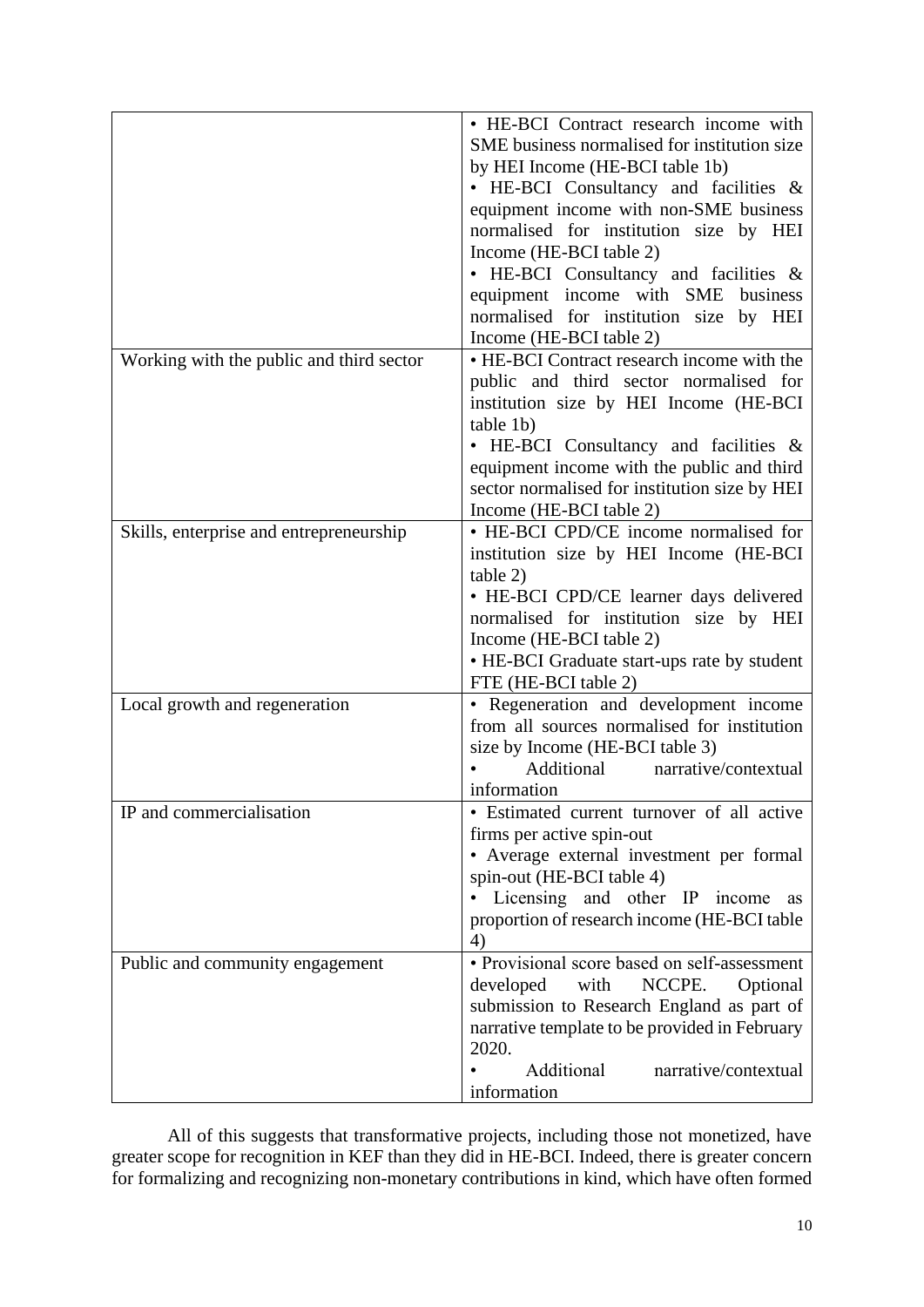the basis for Engagement in Politics/IR. This may permit internal comparison of performance and incentivize declaration of Engagement activities for promotion or professional development review purposes. Even if the metrics by which the evaluation are conducted do not, at first glance, appear to expand HE-BCI substantively, there will inevitably be increased workload. Indeed, the KEF consultation process and pilot indicate some possible ways in which that workload will expand.

# *KEF Pilot*

21 English HEIs volunteered and were selected to contribute to a KEF consultation and pilot in 2018/2019. The consultation brought together the participating HEIs across a series of five workshops to examine the proposed KEF in detail. For Research England (2019), 'The successful pilot exercise demonstrated the feasibility of the overall approach' and granted 'detailed insight into the proposed metrics and narrative templates, identifying potential improvements and areas for further exploration'. The notion of upholding 'fair comparison' *between* institutions was central to the exercise, since it is clear that the different institutions have different foci that lead to different outcomes. Consultation was also an opportunity for Politics/IR and other areas with less ability to exploit commercially their KE to emphasise the importance of considering in-kind contributions and non-commercial Engagement. Without that case's being made, there was serious scope for non-vocational arts and social science departments to be judged against departments in the natural and medical sciences that have greater capacity to secure large-scale grants *within* institutions. Unfortunately, due to concern over the recording of those contributions, it was determined that only cash submissions would be assessed in the first iteration (UKRI 2020, 10).

The consequence of the consultation was that the pilot proceeded on the basis of clustering institutions. By way of illustration, my institution, Lancaster, will appear within Cluster X. This cluster contains universities with the following characteristics:

- 'Large, high research intensive and broad-discipline universities undertaking a significant amount of world-leading research'
- 'Much of research funded by RCs and gov't bodies; 8.5% from industry'
- 'Discipline portfolio balanced across STEM and non-STEM with less or no clinical medicine activity'
- 'Large proportion of taught postgraduates in student population' (Research England 2018c, 16)

The other members of Cluster X are Bath, Birkbeck, Brunel, Durham, East Anglia, Essex, Exeter, Hull, Keele, Kent, Leicester, LSE, Loughborough, Reading, Royal Holloway, SOAS, Surrey, Sussex and York (Research England 2018c, 16-17). Clearly, these are still very different institutions and the outcome of evaluation will always result from remaining differences in foci and location as well as performance. However, for McAlpine (2019), this is

An opportunity for small but specialist universities to showcase their particular strengths. Further, we are intending to bring together this information in a single, consistent, easy to use format, with no more emphasis given to the performance of UCL than a small, specialist arts institution.

While the eventual rating system has not been confirmed, there is some suggestion that submissions will be allocated bands as with TEF (Pells 2017).

Again, although this indicates that the overall burden of data collection will be less onerous than REF, the impetus for internal advancement of Engagement is surely a stimulus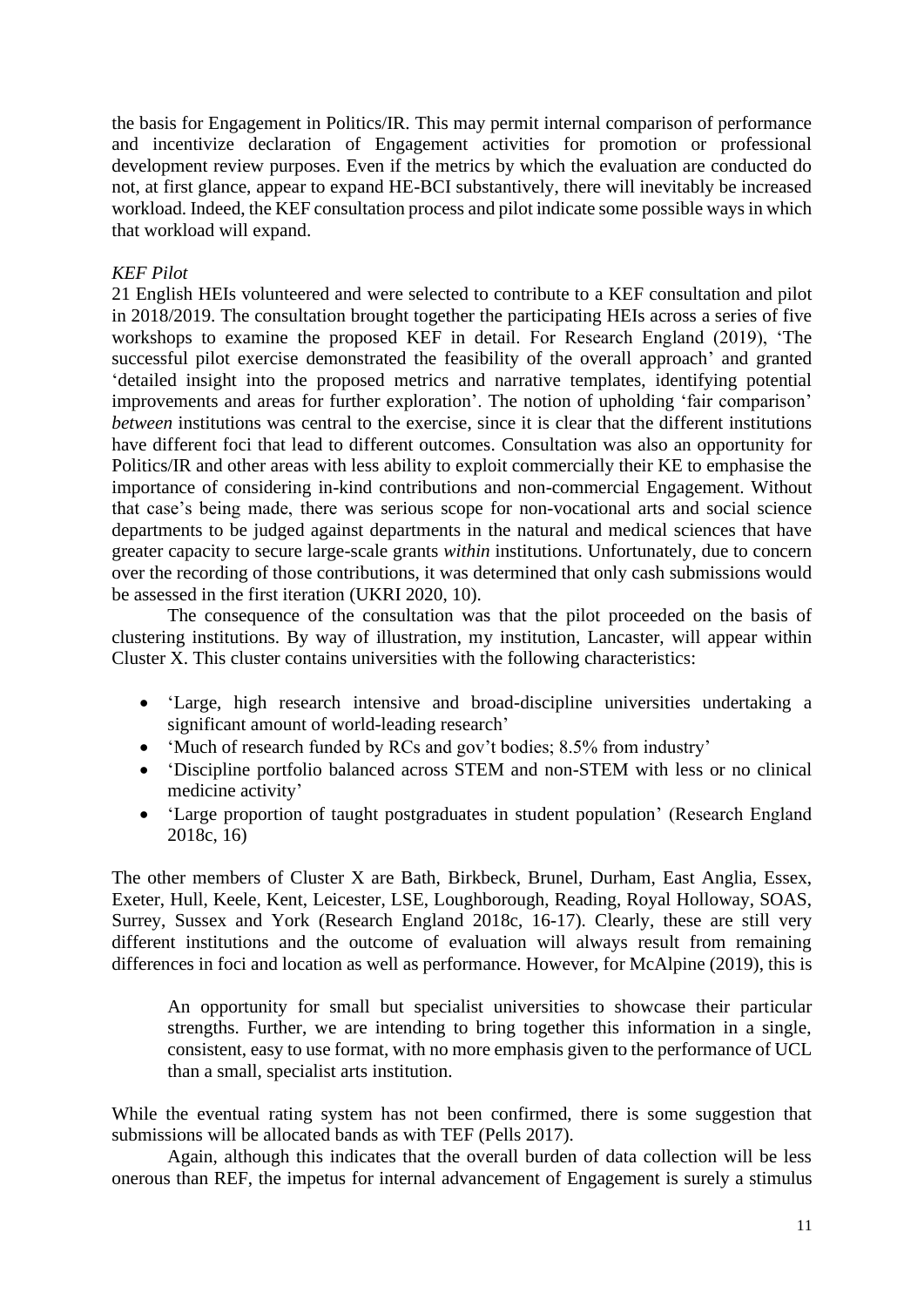for administration. This, though, may be minimized through careful consideration of the ways in which Engagement can be pursued.

# *Research: understanding the relationship between Engagement and Impact*

Despite attempts at asserting equivalence with teaching and scholarship, it is clear that the most important element of an academic career for the purposes of progression is research. Given the increasing value of REF Impact Case Studies and Research Environment to REF outcomes, it is vital to understand the relationship between Engagement and Impact. In this light, the UKRI (2019a) has identified two distinct forms of 'impact':

- Academic impact is the demonstrable contribution that excellent research makes to scientific advances, across and within disciplines, including significant advances in understanding, method, theory and application.
- Economic and societal impact is the demonstrable contribution that excellent research makes to society and the economy, of benefit to individuals, organisations and nations.

For REF purposes, concern lies with 'Economic and societal impact', which is defined as 'an effect on, change or benefit to the economy, society, culture, public policy or services, health, the environment or quality of life, beyond academia'. It 'includes, but is not limited to, an effect on, change or benefit to':

- the activity, attitude, awareness, behaviour, capacity, opportunity, performance, policy, practice, process or understanding
- of an audience, beneficiary, community, constituency, organisation or individuals
- in any geographic location whether locally, regionally, nationally or internationally....
- the reduction or prevention of harm, risk, cost or other negative effects. (REF 2021) 2019, 69)

Importantly, while impact on research is excluded, impact 'on students, teaching or other activities both within and beyond the submitting HEI are included' (REF 2021 2019, 68). The latter form of impact occurs through transformative work on methods and approaches to pedagogy, especially where this takes place across the sector. That might often be overlooked in such fields as Politics/IR, since the Impact may seem to lie within the remit of Educational Research. However, there are many examples of pedagogical work, particularly with regard to employability and Widening Participation (see AFAO 2018), that foster change in practice across the sector.

Beyond this broad definition of Impact, it is clear that UKRI regards it as being advanced in many ways: 'through creating and sharing new knowledge and innovation; inventing ground-breaking new products, companies and jobs; developing new and improving existing public services and policy', and 'enhancing quality of life and health' (UKRI 2019a). In this respect, by constituting a relationship between academic and non-academic, Engagement is a pathway to KE and, potentially, to Impact. However, while Research Impact often stems from engagement with research users (an example of an exception is provided below), not all engagement leads to Research Impact for REF. This is, firstly, because research impact is seen to stem directly from original peer-reviewed research rated at 2\* quality in the REF. For this reason, because engagement often consists of building relationships with potential collaborators and does not always lead to transformation of behaviour as a consequence of research findings, it may not always foster relevant impact, even if the formation of relationships themselves is impactful on a personal level. Indeed, it is possible for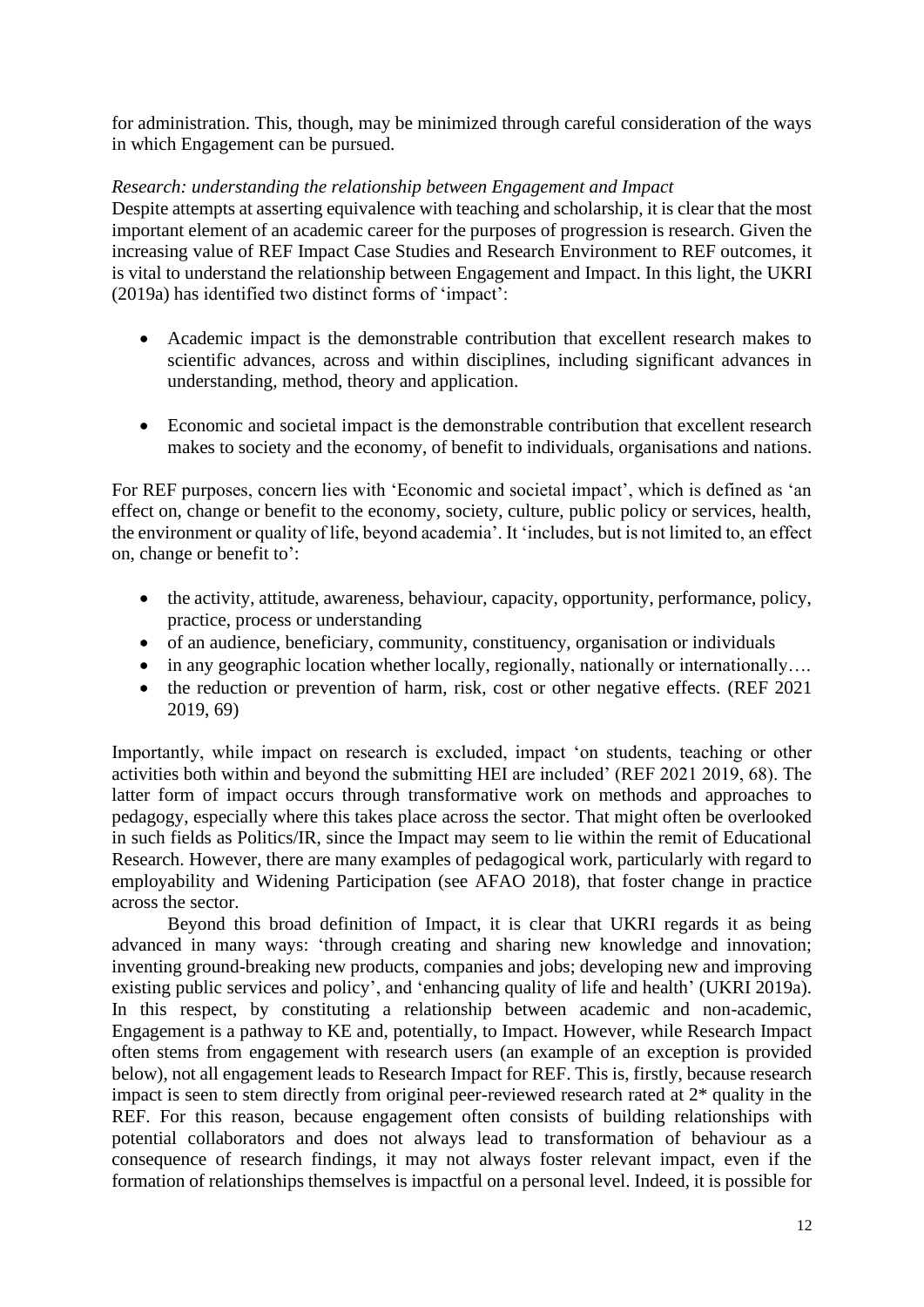a great deal of engagement to be conducted without its being based on research. Examples include outreach work with schools that does not lead to changes in school policy and student outlook as well as participation in the organizational life of charities unrelated to an academic's field of research.

In one respect, this means that a great deal of energy can be expended without recognition within the REF. While KEF's quantitative focus may lead to an undifferentiated appraisal of Engagement, it is likely that Engagement that stems from research might be regarded more highly by KEF (not least because it may be more exploitable commercially) and, at least, provide the basis for a clearer narrative in establishing the nature, purpose and outcome of activities and programmes. While the data required for KEF might overlap with both REF Impact Case Studies and REF Research Environment narratives, it is likely to capture more forms of Engagement than are currently noted and to provide more specific and detailed references to activities than that outlined in the REF Research Environment narrative. It is also possible that Engagement can enhance research quality by virtue of access to particularly valuable data and provision of pathways to impact by virtue of the formation of relationships.

It is important that a linear account of the relationship between research, engagement and impact is established. The clearest illustration is provided by Vertigo Ventures' (2012, 11) model.

Inputs (Time and material resources, e.g. grants) lead to Outputs (Research activities e.g. research papers and presentations) lead to Activities (Translation activities, e.g. inclusion in Government white paper) lead to Outcomes (changes that happen e.g. change in understanding) lead to Impact (Measurable change that occurs, e.g. change in the volume of sales of a product)

Engagement may take place during production of outputs as well as activities. Particularly in cases involving ethnographic or participatory methods, Engagement is both central to production of research outputs and to research impact, with the same or related groups being involved in the research and impact phases. These activities may be targeted and planned, but they may also be serendipitous, such that non-academics come to understand the relevance of research independently of engagement and deploy the findings themselves. Indeed, it is quite possible for impact to be achieved many years after the death of the author (see Rowlett 2015, 2). For example, it is possible for TV companies to use research findings on historical events to inform documentaries that then inform viewers with a particular interest in the specific content of the programmes who then go on to alter their behaviour as a consequence. However, insofar as it constitutes an active form of lobbying, Engagement may increase the likelihood of outcomes and attendant Impact, especially where it comes to shape organizational practice. In this regard, Engagement is facilitative of Impact and, in order that it be efficient, it is prudent for academics to devise strategies to ensure that Impact is the end product. Indeed, if shaped effectively, Engagement ought to provide academics with the relationships by which to develop an evidential basis for asserting REF qualifying Impact through qualitative and quantitative research. This then provides the platform for further Impact activities via Engagement and for further research, since the data may strengthen subsequent outputs.

While it is important to emphasise that colleagues will report contrasting routes to impact, there may be some basic principles that facilitate Engagement, including the need for clarity in communication of findings and effective targeting with specific groups. For academic colleagues, it is absolutely essential that there is clear conceptualisation and articulation of the stages, collection and description of the evidence indicating impact: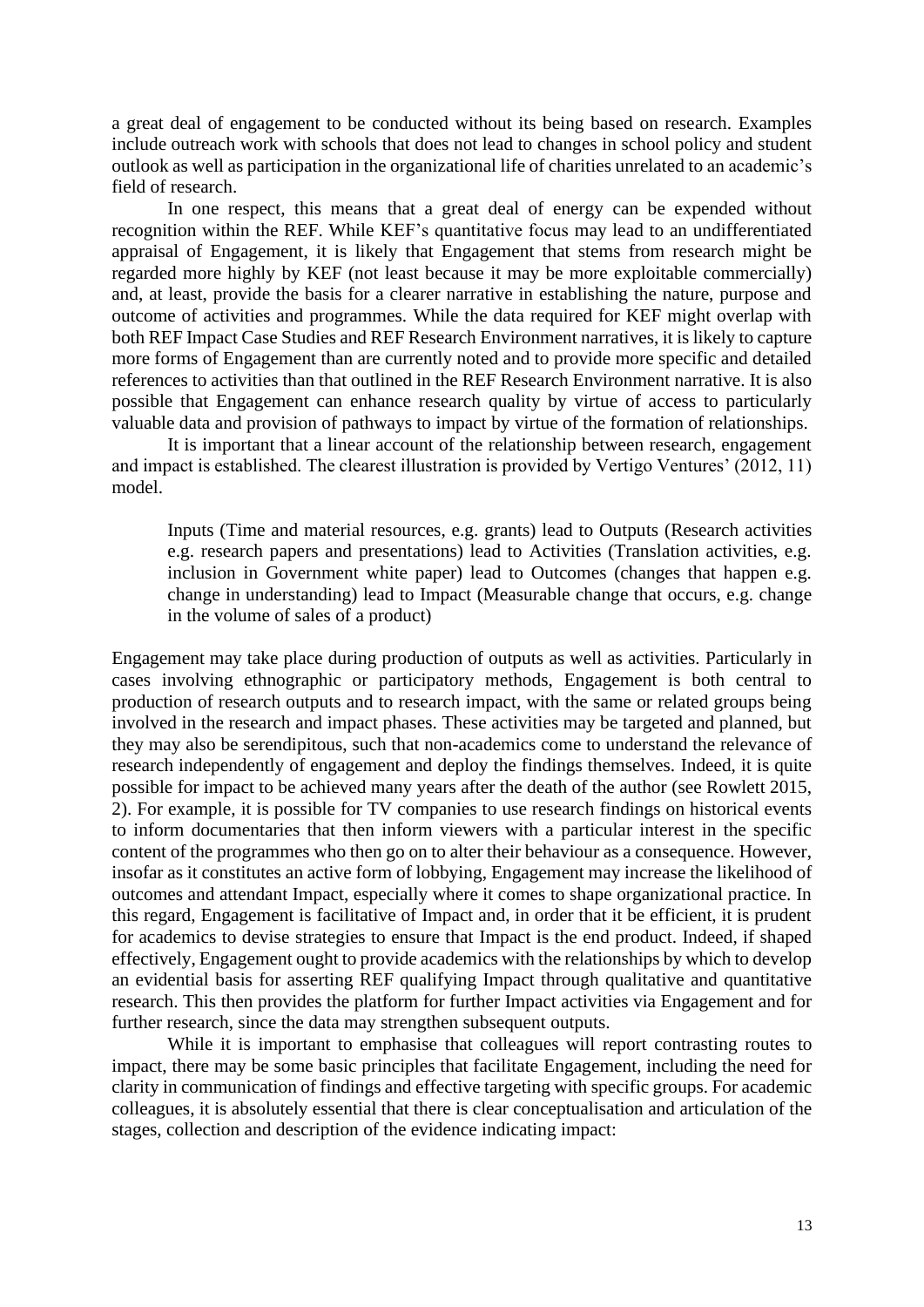Since REF2014 best practice within the sector has been developing and some HEIs now gather both evidence of the impact itself and also indicators of translational activities, which itself can be used as evidence of the impact pathway followed and thereby more effectively link the impact with the original, underpinning research.… Panel chairs were clear that the narrative and the impact evidence needed to show distinctly the difference between the activities and impact. Doing this well helps with attribution and encourages behaviour that enables activities which create opportunities for impact such as industry outreach events. (Vertigo Ventures 2016, 11)

The sector is recognizing this through the emergence of Impact funding. For example, in 2019, Lancaster (2019b) was awarded an ESRC Impact Acceleration grant of £1m over 4 years. This will fund collaborative projects that fall 51% and above within the ESRC remit. The focus on Impact reflects, again, the increasing sense of research having to demonstrate external value. However, that value remains open to interpretation by individual academics, granting scope for transformative, critical work, and providing the basis for enhancement of other aspects of the profession.

# *Contracts and consultancy: formalising Engagement*

One important consideration in managing the various elements of unpredictability in Engagement is the way in which relationships can be formalized, since a great deal of activity is presently conducted outside of contractual contexts. In many cases, academics provide *pro bono* services to non-academic partners. In some instances, reciprocal services can be offered by non-academic partners, not simply with regard to planning, development and dissemination of research, but also in relation to teaching. These types of agreements have led to contributions to my own teaching (see Johnson, Gallagher and Appleton 2019). They are, though, often informal and there are serious attendant risks in terms of reliability, performance and fulfilment.

Interestingly, even those relationships that constitute in-kind exchanges can be recognized within a binding contract, since, legally, payment can consist of anything of value to the other party and that value is not defined. While formalizing arrangements may add pressure to an otherwise informal and volitional relationship, there may be good reasons for grounding exchange within a contract. This is especially true in those circumstances in which the failure of non-academic partners to fulfil commitments is likely to have a significantly detrimental effect on teaching or other activities. In such instances, judgements on whether to formalize an arrangement will depend upon the approximate value concerned, the effect on the relationship and expectations of the parties and the duration of the relationship. Whereas low value, short-term KE relationships may not warrant a contract, given the transaction cost of putting one in place, higher value, longer-term relationships may often benefit from a simple contract capturing mutual obligation and clarifying issues such as insurance and liability.

This is clearly important for two reasons. Firstly, the Cambridge Analytica scandal highlights the extent to which activities that are not clearly circumscribed by professional ethics can inflict damage on institutions. Secondly, the amount of Engagement activity will likely increase as a result of growing interest among businesses and other organisations in procuring the services of individual academics. That all suggests that the quality and quantity of Engagement is to change and, in a litigious society, there are prudential reasons for contracts.

One means of formalizing Engagement is through Consultancy, which

is the provision of expert advice based on existing knowledge. Unlike research, the purpose of undertaking consultancy is not to create new original knowledge, although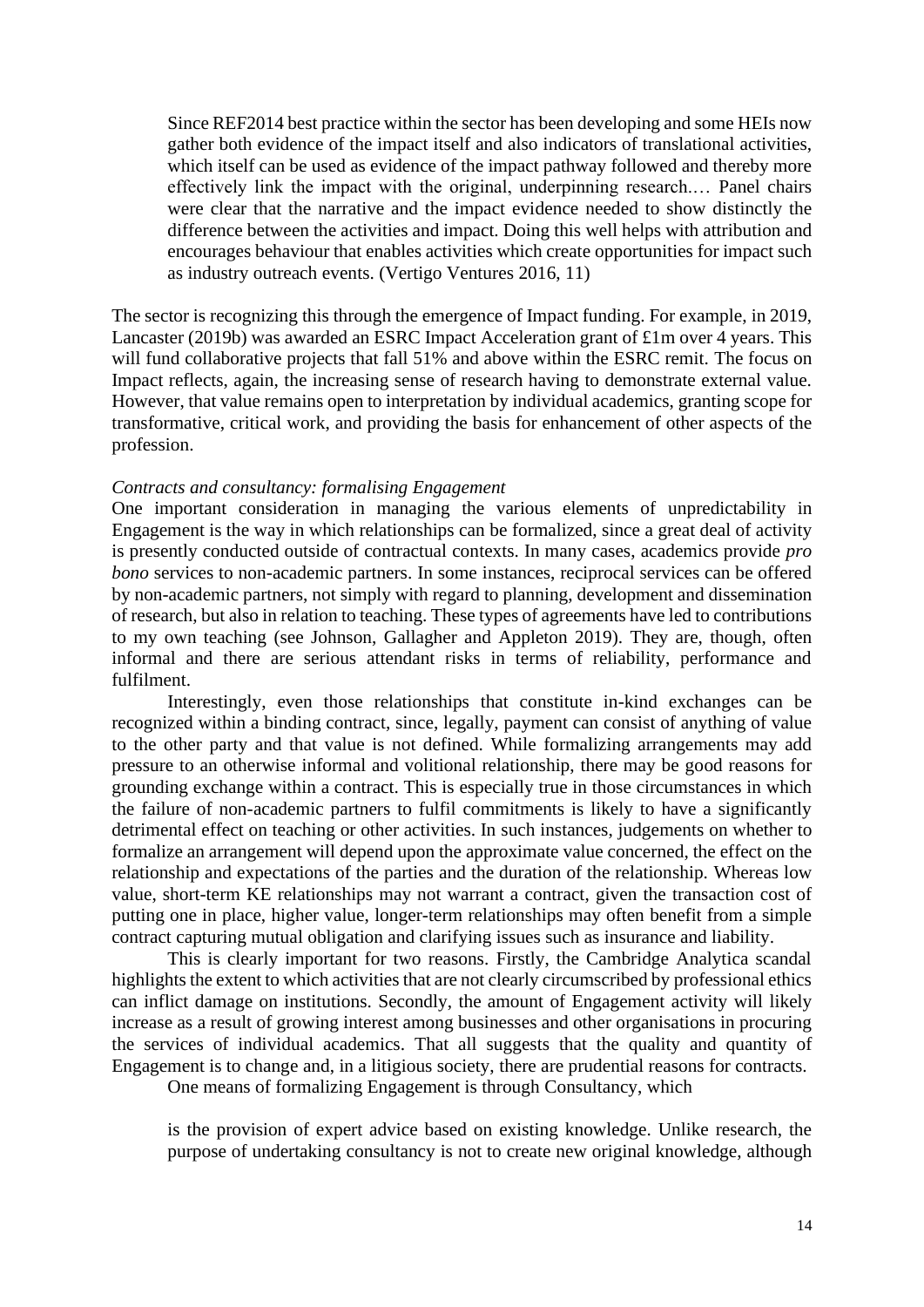new information based on the application of expertise to a client's challenge or problem may result from the work. (Lancaster University 2019c)

This is a means of making clear academic colleagues' responsibilities and entitlements and setting out a framework with regard to resources to be drawn upon in fulfilment of contracts (see Marshall and Reid 2018; Anderson 2018).

Demand for Consultancy is indicated by services such as konfer, which was co-created by the National Centre for Universities and Business (NCUB) and UK Research and Innovation (UKRI) to serve as an 'innovation brokerage' service to open up 'research, researchers and services in UK universities and research institutions' to business and other non-academic actors, and 'impact partners' for academics. 'It harvests data from multiple sources', including 'University web pages, RSS News Feeds, Gateway to Research (GtR), REF Case Studies, ORCiD, Equipment.data.ac.uk, Video (YouTube), and Latest funding opportunities from Innovate UK' (konfer 2019). Because of the importance of income generation to the HE-BCI survey, there is increasing concern among institutions for promoting such arrangements. Indeed, as KEF is likely to record contributions in-kind, Consultancy serves as a useful mechanism of attributing a measurable value to all forms of Engagement. It also ensures declaration of funds that may not previously have been declared to the university or, indeed, the tax authorities. This means both that income is recorded efficiently and that academics can fulfil tax obligations without the need for Self-assessment submissions. There are different arrangements at different institutions, but declaration of income is generally encouraged by not imposing a transaction cost and by offering the possibility of funds being allocated to a Personal Research Account that automatically rolls over across financial years without the possibility of being absorbed by the university (Lancaster University 2019c).

# **Discussion**

It is important, in light of this conceptual analysis to consider strategic means of advancing the interests of departments. If there is a metaethics of Engagement articulated in the material examined above, it is that Engagement is good and that there should be more of it. This provides great scope for transformative projects that go beyond anything neoliberal policy makers might have in mind. As Selby (2018) has compellingly argued with regard to IR and the Impact agenda, there is great scope for critical action. For example, the primary mode of praxis for Trotskyists is the creation and development of counter-hegemonic structures. This depends upon Engagement with a range of non-academic actors in various sectors. In effect and in this context, Engagement provides a legitimate space within which to pursue class war. Academics, as part of their paid workload, can develop counter-hegemonic structures grounded in their research, advance class consciousness and pursue political action that undermines neoliberalism itself. Indeed, if the transformation is significant, the academic may then be rewarded with a REF Impact Case Study worth several hundred thousand pounds to their department. If we are talking about the internal contradictions of neoliberalism, this must surely be a good example. But beyond any perceived opportunity for transformation, the need for strategy is highlighted by perhaps the key concern raised by institutions in Universities UK's (2020, 10) summary of consultation outcomes on the KE Concordat: that the Concordat evaluation will clash with REF, KEF,

the review of the Higher Education Statistics Agency's (HESA) Higher Education Business and Community Interaction survey (HE-BCI), much of which under current plans will inform the use of metrics in the KEF.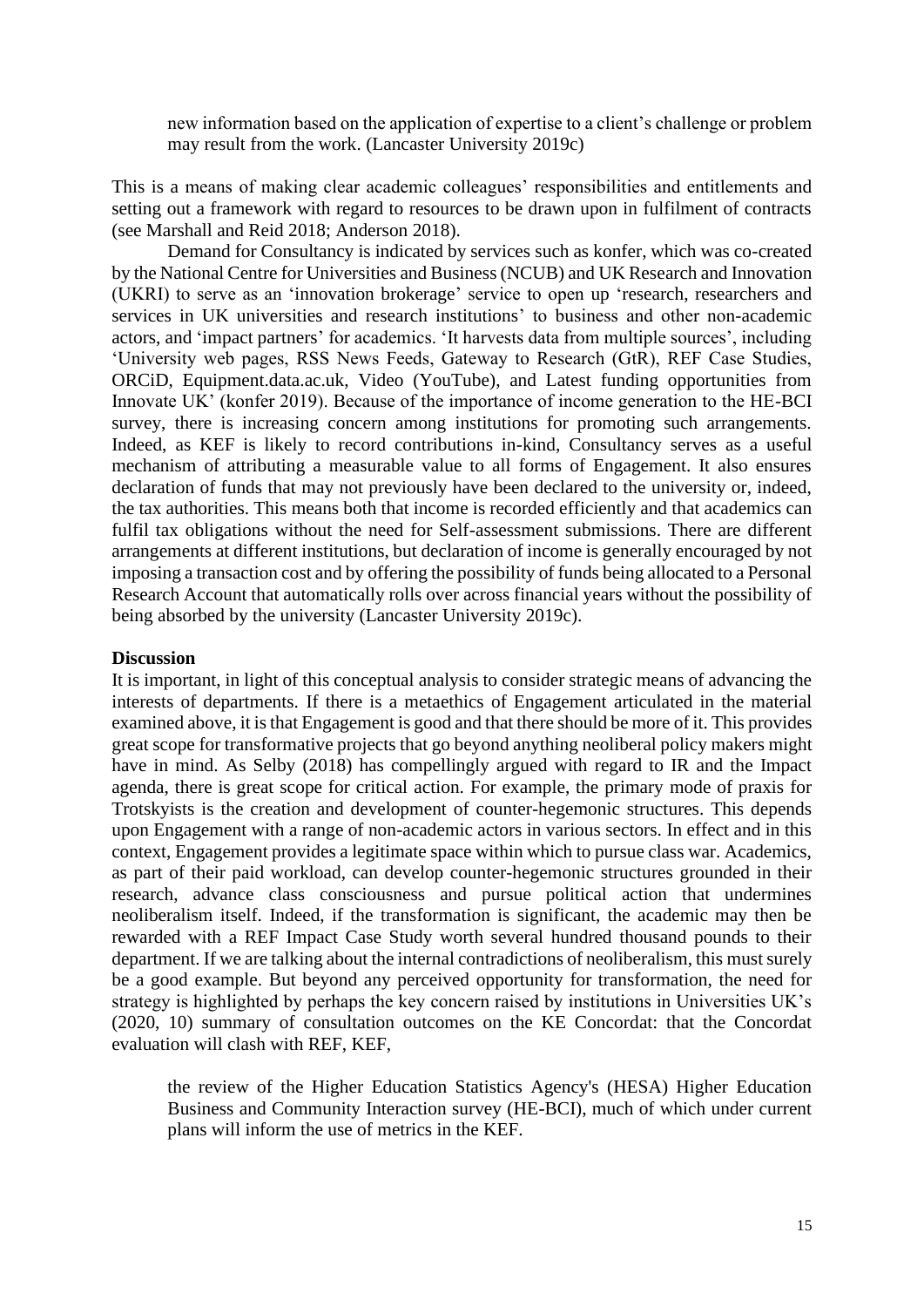This does present a picture of a sector embedded in Shore and Wright's (2000) account of an audit culture and moving toward Ginsberg's (2015) all administrative university.

In that light, it is essential that academics develop strategy to maximise the elements that have historically distinguished work in the profession from labour in other fields, such as intellectual autonomy. That autonomy is sustained through maximisation of time for activities that individual academics regard as valuable, especially those with transformative impact, by fulfilling institutional and statutory responsibilities as efficiently as possible. Given the structural pressures at play, strategy must lie in deploying Engagement as an 'upstream intervention' to promote the quality of teaching and research and ensure that work satisfies the requirements of KEF, REF and TEF. The account of the relationship between Engagement and Impact necessarily indicates logical pathways, but colleagues may not have actively integrated Engagement into teaching in a way that creates a cycle of action from research through Engagement to teaching. Doing that serves as a central element of Engagement strategy and is an essential means of pedagogical enhancement.

# *Teaching*

There have been two contrasting stimuli for reconsideration of the value of KE from Engagement to teaching: i) Government concern for skills development; ii) activist concern for development of new, and epistemological challenges to privileged, knowledge forms. While it is clear that the likes of Guest (2019) have in mind the former, there is a rich tradition of participatory contributions to teaching (see Johnson, Gallagher and Appleton 2019). Among other forms, non-academic contribution to teaching can include guest lectures, seminars or workshop facilitation, participation in discussions and debates, hosting of placements, codevelopment of teaching materials and contribution to audio-visual materials. Such engagement can add richness to content, demonstrate the real-world implications and applications of ideas, foster opportunities for students to engage with non-academic groups and create links, and develop the capacity to communicate subject-specific ideas, with nonacademic groups (see Walkington 2015).

This is particularly important pedagogically, since Engagement can be viewed through the lens of research-informed teaching. This consists of four distinct forms, of which three can clearly be supported through engagement (see HEA 2017):

- Research-led teaching denotes teaching grounded in the academic's recent or ongoing research. Engagement with non-academic participants or collaborators offers means of making that research more tangible and of presenting teaching as being of specific or exclusive value.
- Research-oriented teaching denotes teaching of research methods and processes. Engagement with practitioners offers means of explaining the real-world application and experience of methods and processes and, specifically with regard to participatory, ethnographic or other qualitative approaches, of developing with students means of advancing those processes and methods
- Research-based learning denotes teaching in which students learn as researchers. Engagement is the clear means of presenting students with opportunities to conduct research in controlled and ethically circumscribed circumstances.

Instrumentally, research-informed teaching is presented as a means of enhancing employability by fostering transferable skills (Russell Group 2009; 2017, 3) and engagement with nonacademic groups may give students, particularly in non-vocational subjects and disciplines, a sense that their study is tangible and relevant to work. Given that perceived effect on employability is a key factor in NSS scores (see Lenton 2015, discussion on p. 123), there are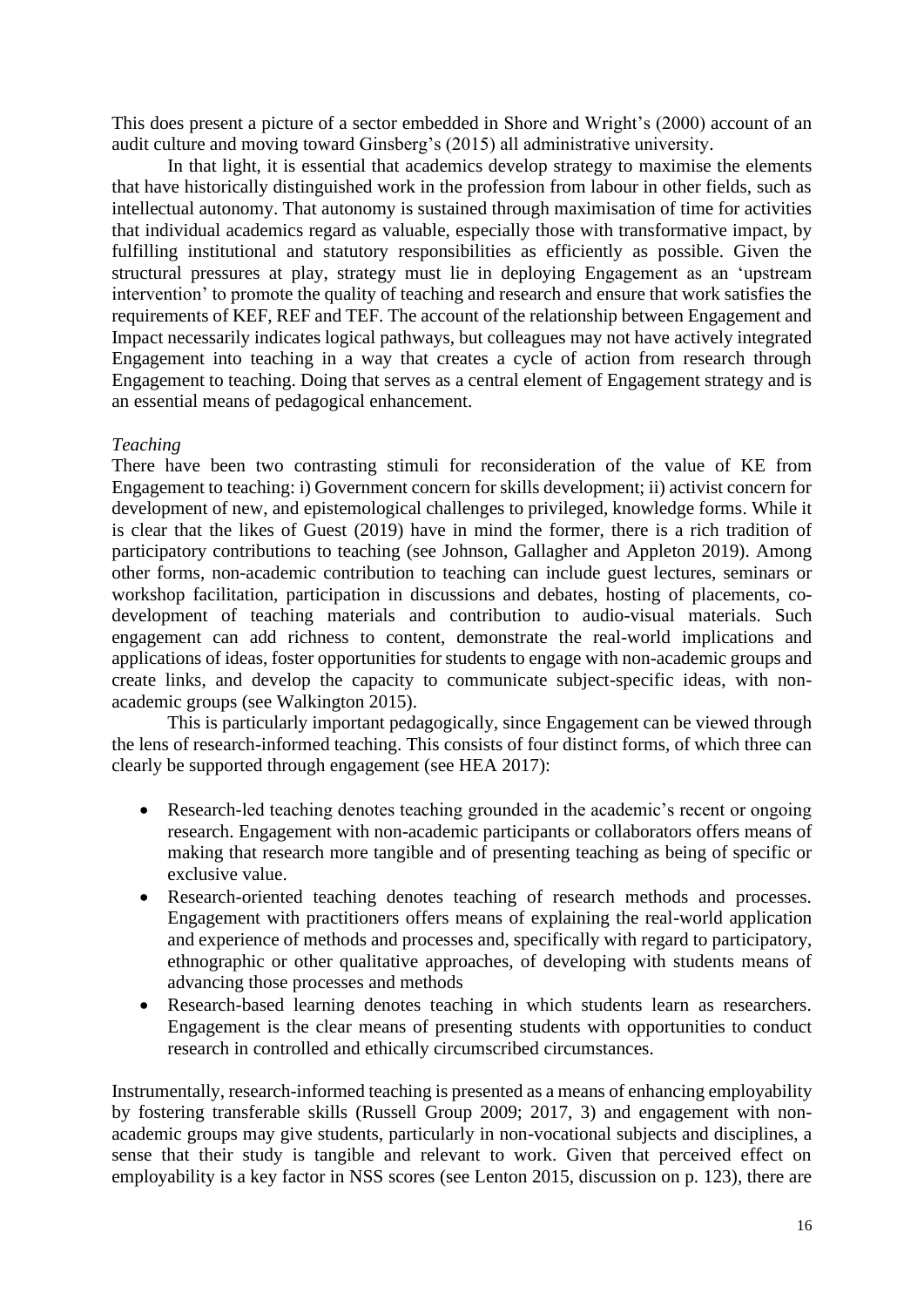good reasons to take this seriously. Even then, Engagement in teaching need not simply be viewed through the lens of employer engagement (see discussion in Kettle 2013) – students may perceive benefit in engagement with non-academic groups even where there is little direct concern for postgraduate employment. While more research needs to be conducted on this area, it is clear that research-informed teaching, with increasing engagement with non-academic groups, is presented as being associated with Russell Group institutions (see Russell Group 2009; 2017). More substantively, there are many instances in which the participation of nonacademics is of intrinsic value, including with regard to diversifying and adding depth to curricula (see NUS 2015), which is a truly transformative endeavour. Moreover, in my own discipline, Politics/IR, there are some topics that can only be examined through Engagement with non-academics, such as policy makers.

However, embedding engagement in the curriculum depends upon adoption of pedagogical flexibility and creation of structures to ensure that the contribution of nonacademic partners is focused and targeted on specific learning outcomes (see Kettle 2013). While there are means of tailoring work to maximise outcomes by identifying specific contexts in which Engagement can aid teaching, there are many good reasons not to embed engagement in curricula. These include difficulty in managing contributors, assuring the quality of contributions and assessing student work in light of differing experiences of Engagement with non-academic partners. Indeed, given that student satisfaction is affected strongly by the extent to which teaching is perceived to be well-organised and smoothly run (see Burgess, Senior and Moores 2018, 10), embedding Engagement is risky. This is particularly true in final year, in which the impact of engagement may be greatest both with regard to employability and to student satisfaction. As such, it may be that providing extra-curricula forms of Engagement are preferable in various circumstances. Such forms include voluntary research institute internships and research placements, as well as Knowledge Transfer Partnerships (see NCUB 2013) with the private sector, which can be seen as being specifically valuable in terms of advancing employability where opportunities for student participation are built into agreements. Indeed, there is some evidence to suggest that such voluntary arrangements are especially valued by 'women, younger students and students from less advantaged backgrounds who are more motivated to volunteer to enhance their employability' (Brewis, Russell and Holdsworth 2013, vii-viii). Guidance on such work is available from a number of sources, including NCCPE (2018). While that all raises questions over the acceptability of students viewing extra-curricular activities as means of compensating for disadvantage, it also suggests that there are means of departments providing support in ways that do not undermine curricula cohesion and student confidence.

# *Achieving efficiency through Engagement cycles*

There are many different means of including engagement within a research and teaching framework. Given that Engagement imposes opportunity cost, it is essential that efficiency be achieved through effective shaping and ordering of activities. In light of the concerns above, there are two cyclical processes that ensure that research is eligible for REF Impact Case Study and Environment inclusion and enable engagement to contribute to teaching and the TEF:

# *Case 1*

- 1) Academic identifies research need
- 2) Academic publishes Peer-reviewed article of potential relevance to non-academic group/s
- 3) Academic publishes op-ed piece, placed with the support of the Press Office, that outlines the core findings from the article in language and in a publication accessible to the non-academic group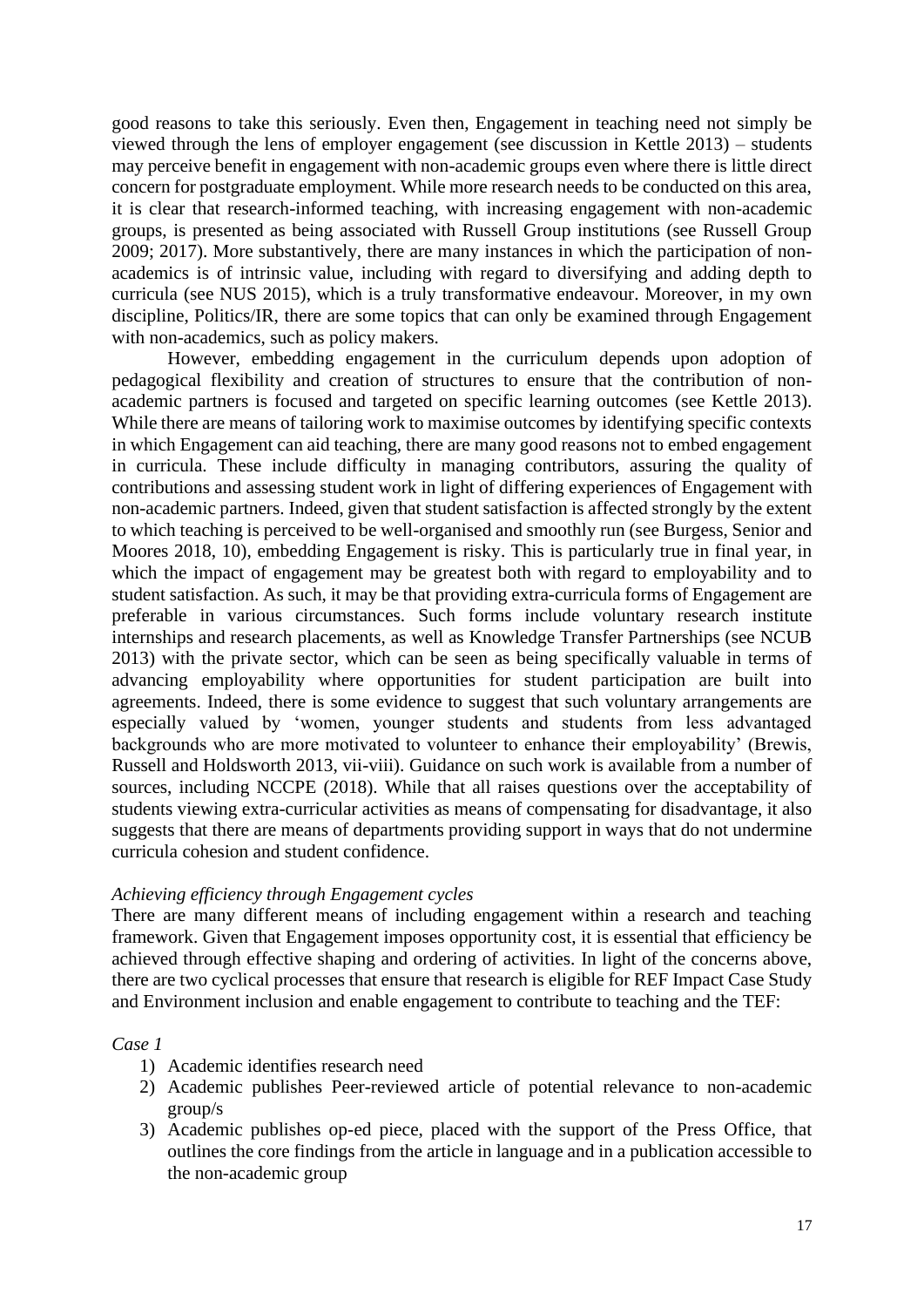- 4) Academic makes Initial contact with non-academic group using op-ed as reference point
- 5) Academic and non-academic group engage in discussion about application of research findings
- 6) Parties formalise agreement about nature and extent of engagement through consultancy agreement
- 7) Parties co-develop policy with for deployment by non-academic user for benefit of beneficiaries
- 8) Academic records impact of engagement
- 9) Non-academic group contributes to delivery of undergraduate module with contribution allocated an in-kind monetary value

# *Case 2*

- 1) Academic accepts offer of contracted research or consultancy from non-academic funder/user
- 2) Academic produces research requested by non-academic funder/user
- 3) Academic publishes research in report for non-academic funder/user
- 4) Academic develops research into peer-reviewed publication
- 5) Non-academic funder/user takes up findings and develops policies for their organisation
- 6) Academic records impact of engagement
- 7) Non-academic funder/user provides contribution to academic's teaching

Whether Engagement is advanced for instrumental or transformative ends, efficiency is valuable. While the ideal outcome is enrichment of research, achievement of REF Impact and enhancement of teaching, the shaping and ordering of activities in such forms ensures that, even if subsequent activities fail, the opportunity cost is limited. Seeing activities as cyclical is important in integrating elements of workload and ensuring maximum value as a consequence. To return to the broader concern for transformative possibility, academics engaging in the creation of counter-hegemonic structures benefit from their efficient and effective development as much as those aiming for commercial exploitation.

# **Conclusion**

The work above serves to conceptualize and differentiate a series of related concepts. The fact that those concepts are often elided and that colleagues regularly express confusion over demands for fulfilment of agendas such as Engagement reflects the way in which neoliberal rolling back of the state necessarily complicates pursuit of ends by different professions and sectors. That ought not, though, to dissuade colleagues from Engagement, since it offers genuine scope for transformative impact and, to be clear, there are few professions in which employees can be paid, for example, for attempting to overthrow capitalism. It is vital, though, that colleagues are clear about what Engagement entails and how and why they ought to organize their work, since, irrespective of intentions, this is activity that can serve seriously to detract from fulfilment of other professional and personal responsibilities. The guidance above should, at the very least, ensure that academics can develop efficient and effective strategies by which to Engage in their own disciplines.

# **References**

Anderson F. 2018. "KEF - A Useful Framework or Another Restriction?." *VWV* Online, March 16. https://www.vwv.co.uk/news-and-events/blog/higher-education-law/kef-a-usefulframework-or-another-restriction.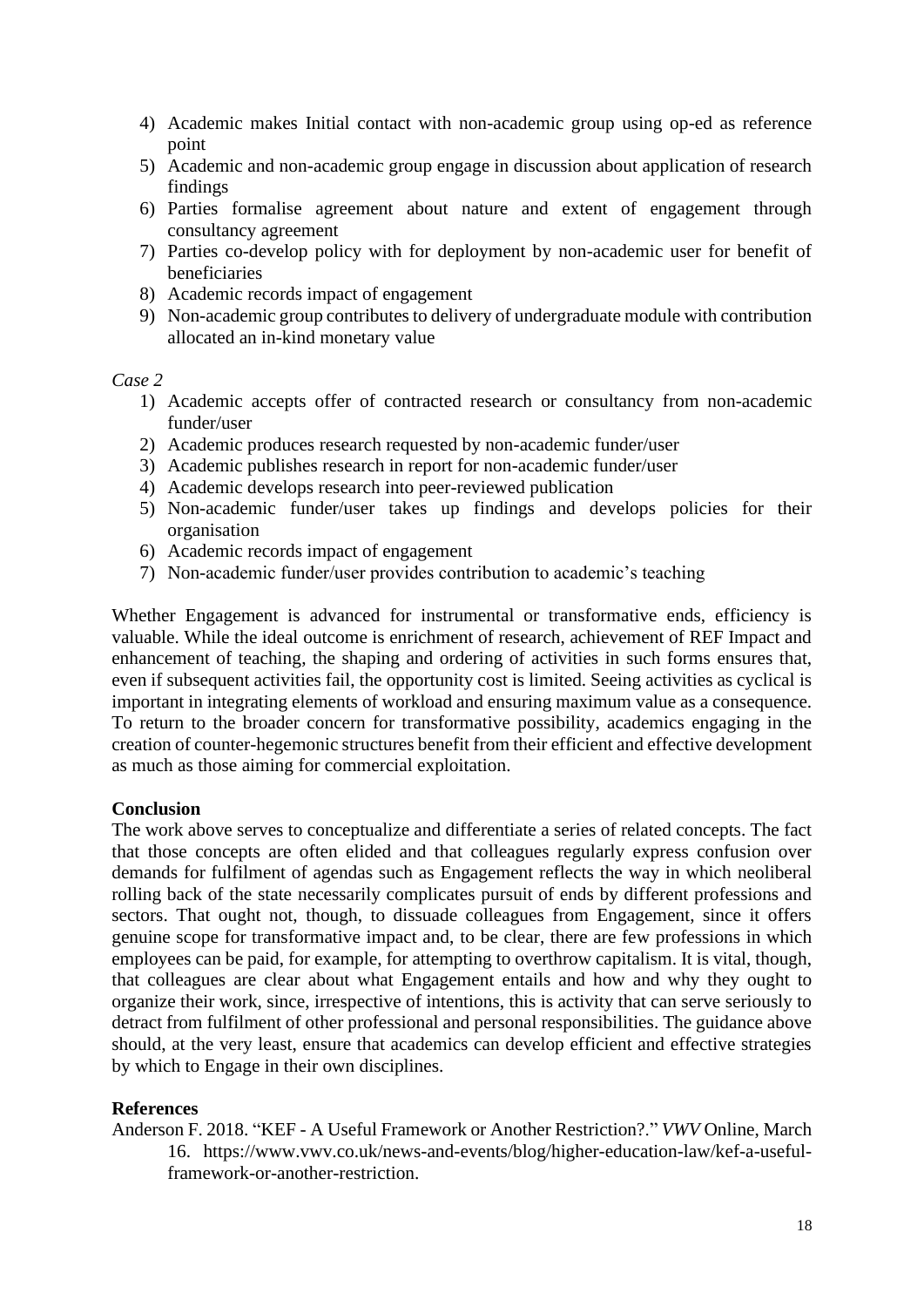Berry, M. 2014 "Neoliberalism and the City." *Housing, Theory and Society* 31: 1-18.

- Brabner, R. 2019. "Leading universities pledge commitment to local communities." *UPP*, February 11. https://upp-foundation.org/leading-universities-pledge-commitment-tolocal-communities.
- Brewis, G., Russell, J. and Holdsworth, C. 2010. *Bursting the Bubble: Students, Volunteering and the Community*. London: Institute for Volunteering Research.
- Burgess, A., Senior, C. and Moores, E. 2018. "A 10-year case study on the changing determinants of university student satisfaction in the UK." *PLoS ONE*, 132: e0192976. doi:10.1371/journal.pone.0192976.
- Coates-Ulrichsen, T. 2018. *Knowledge Exchange Framework Metrics: A Cluster Analysis of Higher Education Institutions*. Bristol: Research England.
- Collini, S. 2012. *What are Universities for?* London: Penguin.
- De Boer, H., J. Enders, and U. Schimank. 2007. "On the Way Towards New Public Management?" In *New Forms of Governance in Research Organizations*, edited by D. Jansen, 137–52. Dordrecht: Springer.
- Denscombe, M. 2010. *The Good Research Guide*. Maidenhead: Open University Press.
- Edwards, A. and Talbot, R. 1994. *The Hard-pressed Researcher*. London: Longman.
- Ginsberg, B. 2011. *The Fall of the Faculty*. New York: OUP.
- Guest, M. 2019. "Recognising teaching in knowledge exchange." *WONKHE*, August 19. https://wonkhe.com/blogs/recognising-teaching-in-knowledge-exchange.
- GuildHE. 2018. *Practice-Informed Learning: The Rise of the Dual Professional*. London: GuildHE.
- HEA. 2017. *What does Research-Informed Teaching look like?* York: HEA.
- Higher Education and Research Act. 2017. c.29. London: The Stationery Office.
- Ishkanian, A. and Glasius, M. 2018. "Resisting neoliberalism?" *Critical Social Policy* 38 (3): 527-546.
- Johnson, M. 2016. "Communicating politics: active learning and integrating entry, teaching and exit strategies." *British Journal of Educational Studies*, 64 (3): 315-335.
- Johnson, M., Danvers, E., Hinton-Smith, T., Atkinson, K., Bowden, G., Foster, John, Garner, K. et al. 2019. "Higher Education Outreach." *British Journal of Educational Studies*, 67 (4): 469-491.
- Johnson, M., Gallagher, V. and Appleton, A. 2019. "Teaching Participatory Action Research: Fostering Impact." *Journal of Political Science Education*, doi:10.1080/15512169.2019.1616551.
- Kettle, J. 2013. Flexible pedagogies. York: HEA.
- Kilburn, D., Nind, M. and Wiles, R. 2014. "Learning as Researchers and Teachers." *British Journal of Educational Studies*, 622: 191-207.
- konfer 2019 "About konfer." *konfer*. Accessed 30 October. https://konfer.online/about.
- Lancaster University. 2019. "Consultancy." *Lancaster University*. Accessed 21 October. https://www.lancaster.ac.uk/research/research-enterprise-services/consultancy.
- Lewthwaite, S. and Nind, M. 2016. "Teaching Research Methods in the Social Sciences." *British Journal of Educational Studies* 644: 413-430
- McAlpine, H. 2019. "What do businesses think about the KEF? II." *NCUB*. Accessed 30 October. http://www.ncub.co.uk/blog/what-do-businesses-think-about-the-kef-ii.
- Lenton, P. 2015. "Determining student satisfaction." *Economics of Education Review* 47: 118- 127.
- Mann, B. L. 2006. "Case Study Research and Online Learning". In *Case Study Research on Web-Based Learning*, edited by B. L. Mann, 70-79. London: Information Science Publishing.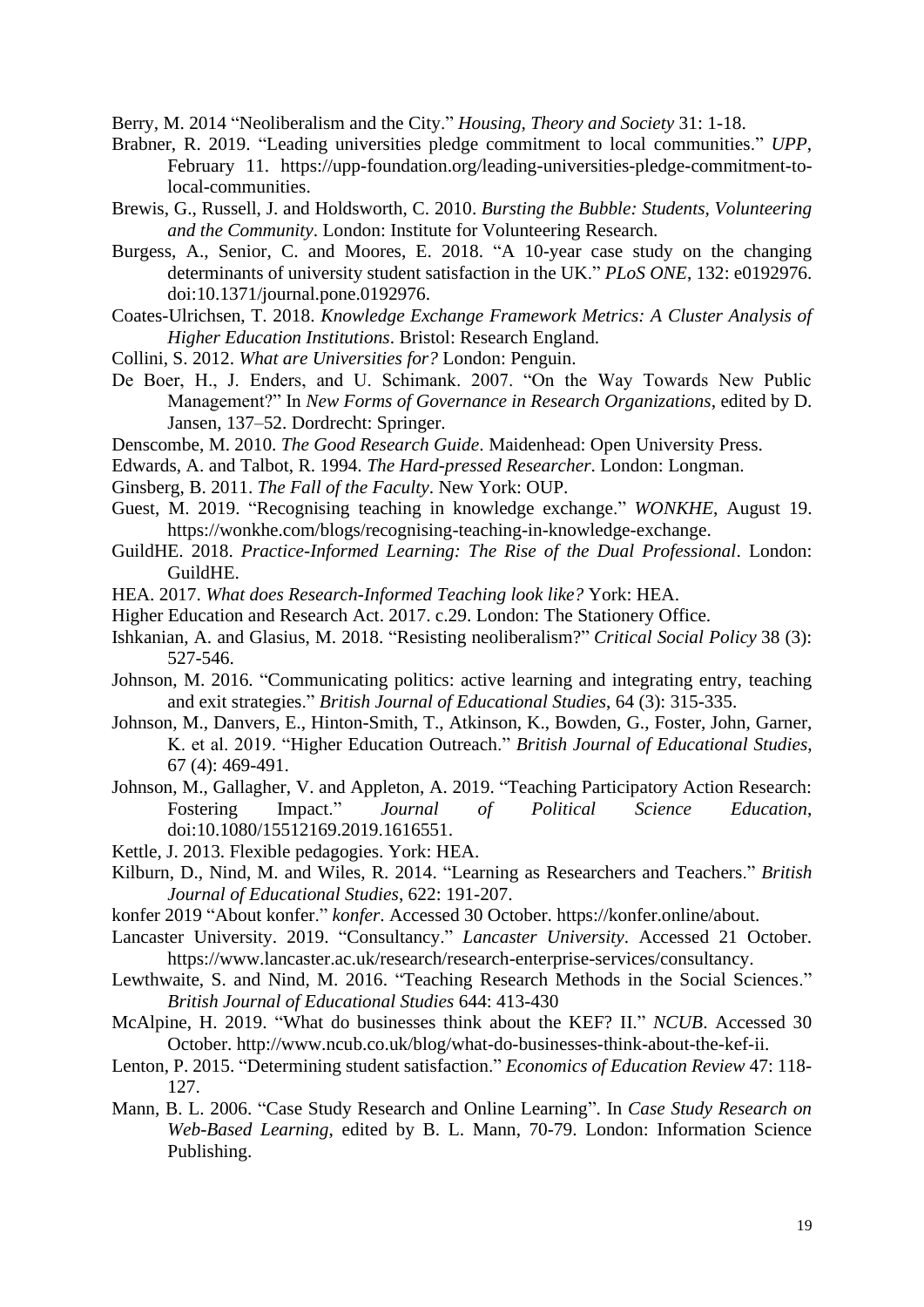- Marshall, J. and Reid, G. 2018. "Value in a Knowledge Exchange Framework." *National Centre for Universities and Business*. July. http://www.ncub.co.uk/blog/value-in-aknowledge-exchange-framework.
- McFarlane-Dick, D. and Roy, A. 2006. *Enhancing Student Employability*. Gloucester: Quality Assurance Agency for Higher Education.
- McMillan Group. 2016. *University Knowledge Exchange KE Framework: good practice in technology transfer*, Bristol: HEFCE.
- NCCPE. 2018. *Working with Students*. Bristol: NCCPE.
- NCCPE. 2019. "What is public engagement." *NCCPE*. Bristol: NCCPE.
- NCUB. 2013. *Knowledge Transfer Partnerships*. London: NCUB.
- Niskanen, W. A. 1994. *Bureaucracy and Public Economics*. London: Elgar.
- NUS. 2015. *Liberation, Equality, and Diversity in the Curriculum*. London: NUS.
- OfS and UKRI. 2018. *Collaboration Agreement between The Office for Students OfS and UK Research and Innovation*. London: OfS.
- Pells, R. 2017. "Knowledge exchange framework to band universities by performance." *THES*. December 1. https://www.timeshighereducation.com/news/knowledge-exchangeframework-band-universities-performance.
- PraxisAURIL. 2018. "Knowledge Exchange Framework KEF." *PraxisAuril*. Accessed 28 November. https://www.praxisauril.org.uk/content-category/knowledge-exchangeframework-kef.
- Reid, G. 2019 "What do businesses think about the KEF? I." *NCUB*. Accessed 30 October. http://www.ncub.co.uk/blog/what-do-businesses-think-about-the-kefi?utm\_source=Weekly+Member+Update&utm\_campaign=a9ad0f2414- EMAIL\_CAMPAIGN\_2019\_12\_JULY&utm\_medium=email&utm\_term=0\_5f44acb b9f-a9ad0f2414-334402373.
- REF 2021. 2019. *Guidance on Submissions*, Bristol: REF 2021.
- Research England. 2018a. "Knowledge Exchange Framework." *Research England*. Accessed 28 November. https://re.ukri.org/knowledge-exchange/knowledge-exchangeframework/.
- Research England. 2018b. *Summary of KEF call for evidence responses*. Bristol: Research England.
- Research England. 2018c. *Knowledge Exchange: Framework Consultation*. Bristol: Research England.
- Research England. 2019. *Knowledge Exchange Framework: Outcomes of Consultation and Pilot Exercise*. Bristol: Research England.
- Research England. 2020. *Knowledge Exchange Framework: Decisions for the first iteration*, Bristol: Research England.
- Rowlett, P. 2015. ""The unplanned impact of mathematics" and its implications for research funding." *BSHM Bulletin: Journal of the British Society for the History of Mathematics* 301: 67-74.
- Russell Group. 2009. *Research-led learning*. London: Russell Group.
- Russell Group. 2017. *Benefits of the research-intensive learning environment at Russell Group universities*. London: Russell Group.
- Sayer, D. 2015. *Rank hypocrisies: the insult of the REF*. London: Sage.
- Selby, J. 2018. "Critical international relations and the impact agenda." *British Politics* 13: 332-347.
- Shore, C., and S. Wright. 2000. "Coercive Accountability: The Rise of Audit Culture in Higher Education." In Audit Cultures, edited by M. Strathern, 57–89. London: Routledge.
- Skidmore, C. 2019. *Letter to David Sweeney*. 2 October.
- Spicer, A. 2017. *Business Bullshit*. London: Routledge.